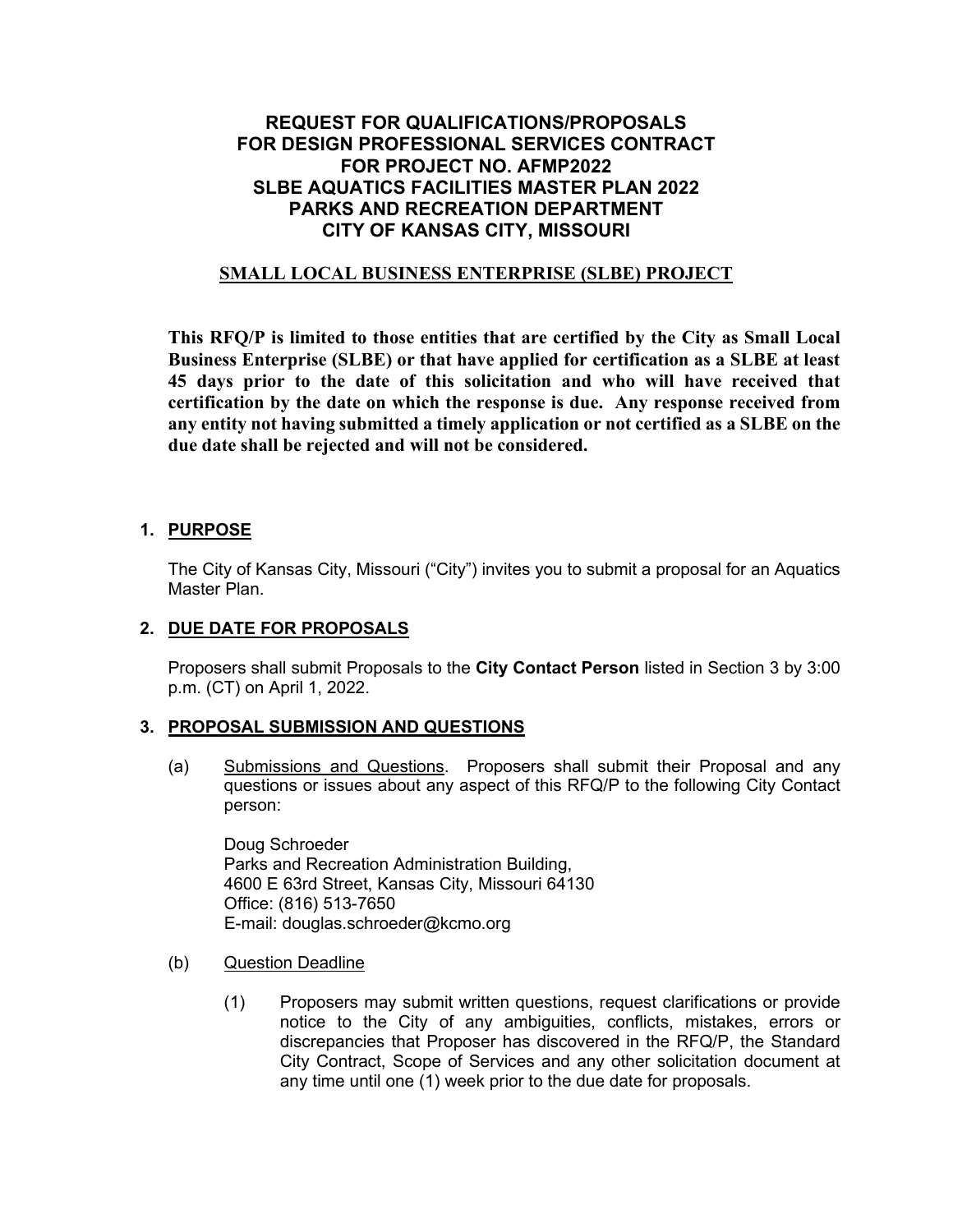(2) The City will answer all inquiries by any Proposer in writing. If any inquiry results in a change in the RFQ/P, the City will issue an Addendum and the Addendum will be posted on the City's website. It is the responsibility of Proposers to check the City's website for addenda. [www.kcmoplanroom.org](http://www.kcmoplanroom.org/) and [www.kcmo.gov.](http://www.kcmo.gov/)

### (c) Questions - Post Deadline

If a Proposer discovers any ambiguities, conflicts, mistakes, errors or discrepancies in after the deadline for questions and clarifications or after the proposal due date, Proposer shall immediately submit the ambiguity, conflict, mistake, error or discrepancy to the City Contact. The City, in its sole discretion, shall determine the appropriate response to any issue raised by any Proposer.

#### **4. DEFINITION OF "REQUEST FOR QUALIFICATIONS/PROPOSALS" AND "PROPOSAL"**

- (a) This Request for Qualifications/Proposals ("RFQ/P" or "solicitation") is an invitation by the City for Proposers to submit an offer, which may be subject to subsequent discussions and negotiations by the City and the Proposer. It is not a request for a competitive bid.
- (b) "Proposal" means any document, submittal, interview, presentation, discussion, negotiation, and everything and anything provided in response to this RFQ/P regardless whether the submission is an oral or written submission.
- (c) By submitting a proposal to the City, Proposer agrees that the Proposer does not obtain any right in or expectation to a contract with the City or a vested interest or a property right in a contract with the City regardless of the amount of time, effort and expense expended by Proposer in attempting to obtain a written executed contract with the City that complies with Section 432.070, RSMo, the City Charter and City ordinances.

## **5. ESTIMATED SCHEDULE**

| 03/25/2022            | Deadline for questions |
|-----------------------|------------------------|
| 04/01/2022 at 3:00 pm | Due Date for Proposals |
|                       |                        |
|                       |                        |

The listed dates in the "Estimated Schedule" are tentative. The City reserves the right to change or extend any and all dates including the due date for proposals for any reason at any time including after the due date for proposals.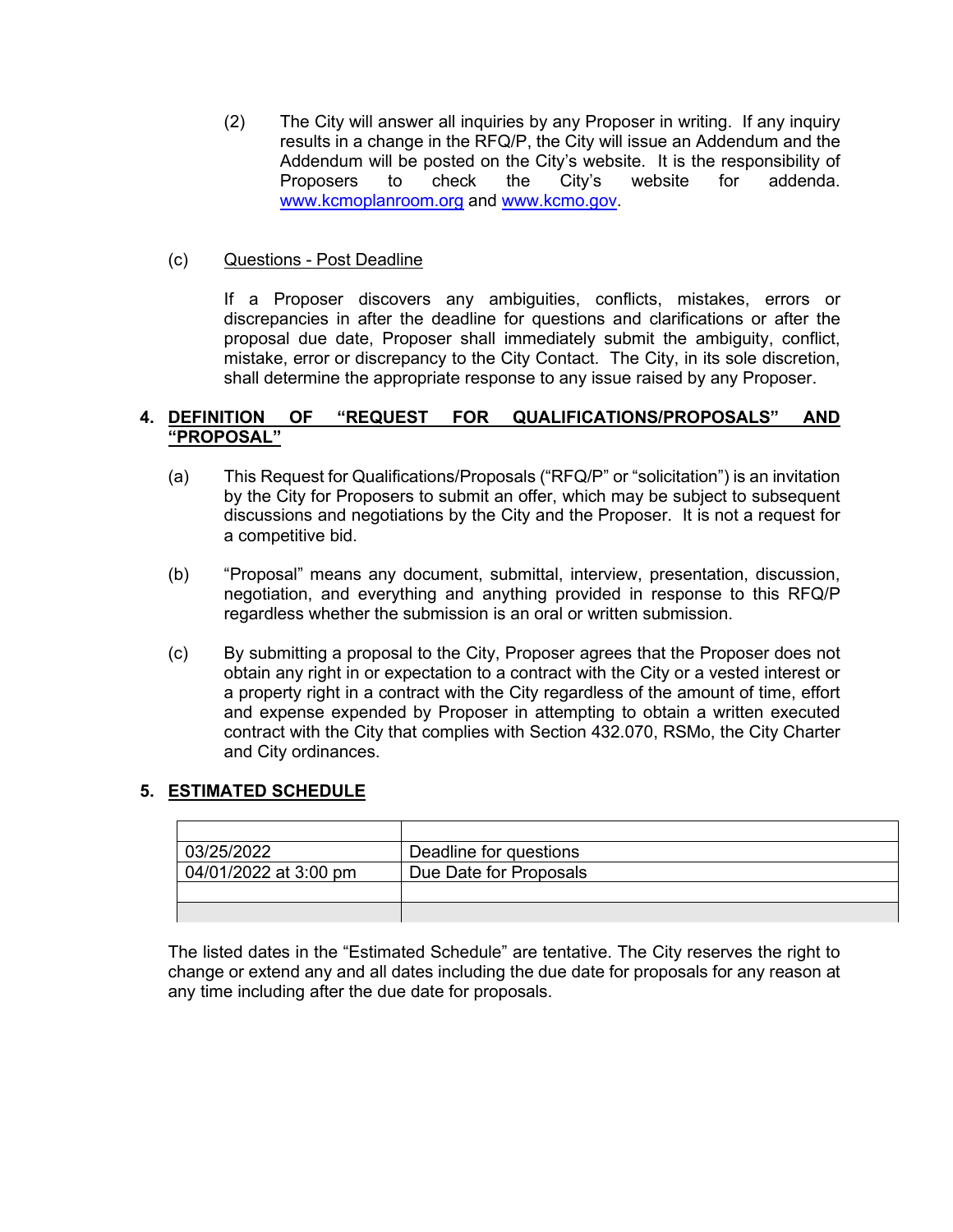### **6. RFQ/P DOCUMENTS**

This RFQ/P consists of the following documents:

- (a) This RFQ/P
- (b) Scope of Services
- (c) Standard City Contract

### **7. EXAMINATION OF ALL RFQ/P DOCUMENTS AND REQUIREMENTS**

- (a) Each Proposer shall carefully examine all RFQ/P documents and thoroughly familiarize themselves with all RFQ/P requirements prior to submitting a proposal to ensure that Proposer's Proposal meets the intent of this RFQ/P.
- (b) Before submitting a Proposal to the City, each Proposer shall make all investigations and examinations that are necessary to ascertain any and all conditions and requirements that affect the performance and delivery of the goods and services (hereinafter "the Services") requested by this RFQ/P. Failure of a Proposer to make such investigations and examinations shall not relieve the Proposer from Proposer's obligation to comply, in every detail, with all provisions and requirements of the RFQ/P.
- (c) By submitting a Proposal to the City, Proposer certifies that Proposer has provided the City with written notice of all ambiguities, conflicts, mistakes, errors or discrepancies that Proposer has discovered in the RFQ/P, the Standard Contract, Scope of Services and any other document. By executing a Contract with the City, Proposer certifies that Proposer communicated to City all ambiguities, conflicts, errors or discrepancies that it has discovered in the RFQ/P, the Proposed Contract, Scope of Services and any other document and that written resolution thereof by the City as embodied in the final Contract is acceptable to Proposer.

### **8. SUBMISSION OF PROPOSALS**

#### **All proposal documents should be submitted in the exact order as listed in the City RFQ/P.**

- (a) Where*.* Proposers shall submit their Proposals to the **City Contact Person** listed in Section 3. Proposers shall address their Proposal to the City Contact Person and shall state on the outside of the sealed Proposal envelope the following information: the RFQ/P No. and Title, Due Date and Time, and Name of the Proposer's Business/Firm.
- (b) No. of Copies. Proposers shall submit one (1) signed original, 5 (five) copies of their Proposal, and one (1) copy on a CD in Microsoft Word/Excel format or on a flash drive.
- (c) Format. **In order to assure uniformity of the Proposals and to facilitate the evaluation process, all Proposals shall be organized and their parts labeled with tabs, as shown in Section 9.** Each Proposal shall be presented in 12-point font, such as Times New Roman or Arial, on 8-1/2" x 11" paper, double sided. As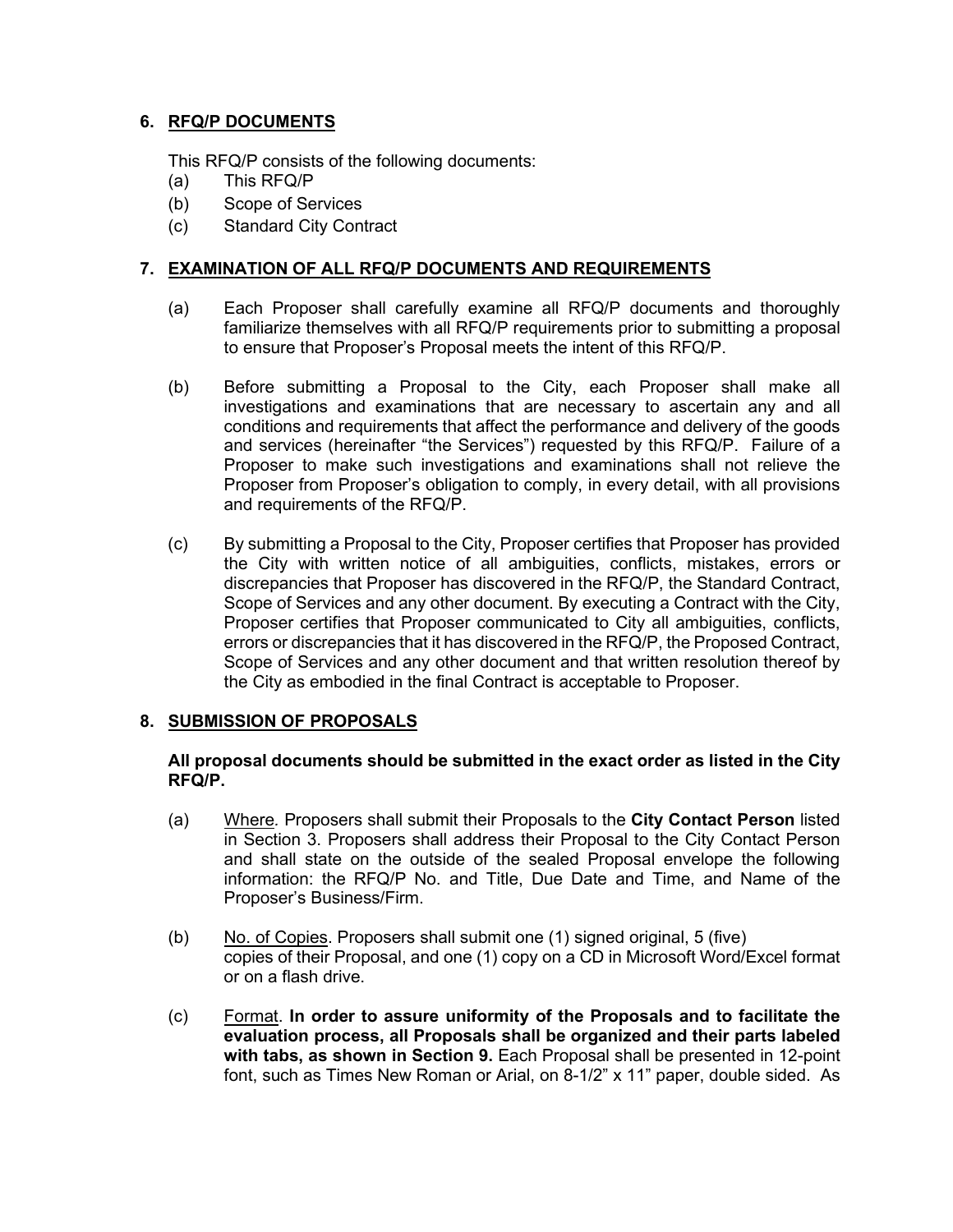part of the City's green initiatives, Proposers shall limit all excess paper, division tabs, folders, etc., so the Proposals are as eco-friendly as possible.

(d) Additional Materials. The Proposal may also contain any narrative, charts, tables, diagrams or other materials in addition to those called for herein; to the extent such additions are useful for clarity or completeness of the Proposal. Attachments should clearly indicate on each page the paragraph in the Proposal to which they pertain.

### **9. CONTENT OF PROPOSAL**. Your proposal should include the following:

### 9.1 Proposal Part I – Business/Firm Profile and Legal Structure

- Legal Name, address, phone, fax, e-mail, Federal ID#, and website address.
- Brief history of business/firm including date the business/firm was established under the current name.
- List all services provided by the business/firm.
- Number of total employees including number of total employees in Kansas City, Missouri and number of employees in Greater Kansas City Area.
- Has the business/firm ever failed to complete work for which a contract was issued? If yes, explain the circumstances.
- Are there any civil or criminal actions pending against the business/firm or any key personnel related in any way to contracting? If yes, explain in detail. Are there any current unresolved disputes/allegations?
- Provide a brief history of the business/firm's contractual litigation, arbitration, and mediation cases for the last five (5) years that are material and relevant to this contract.
- Has the business/firm ever been disqualified from working for the City or any other public entity? If yes, explain the circumstances.

### 9.2 Proposal Part II – Experience

- 00410.01 Experience and Reference Form.
- Include a list of Three (3) most relevant or comparable contracts completed by your business/firm during the past three (3) years.
- Provide a list of all public contracts entered into for the last three (3) years. Include the dollar amounts, summary of scope of services, contract terms, Public Owner's contact person, e-mail address, cell phone number and telephone number.

### 9.3 Proposal Part III – Personnel

- Please provide your staff capacity for meeting the City's requirements.
- Identify the Key Employees who are likely to be assigned to this contract if your proposal is selected. [NOTE: Key Employee(s) must be committed to the contract duration and may not be removed or substituted without the City's prior written consent.]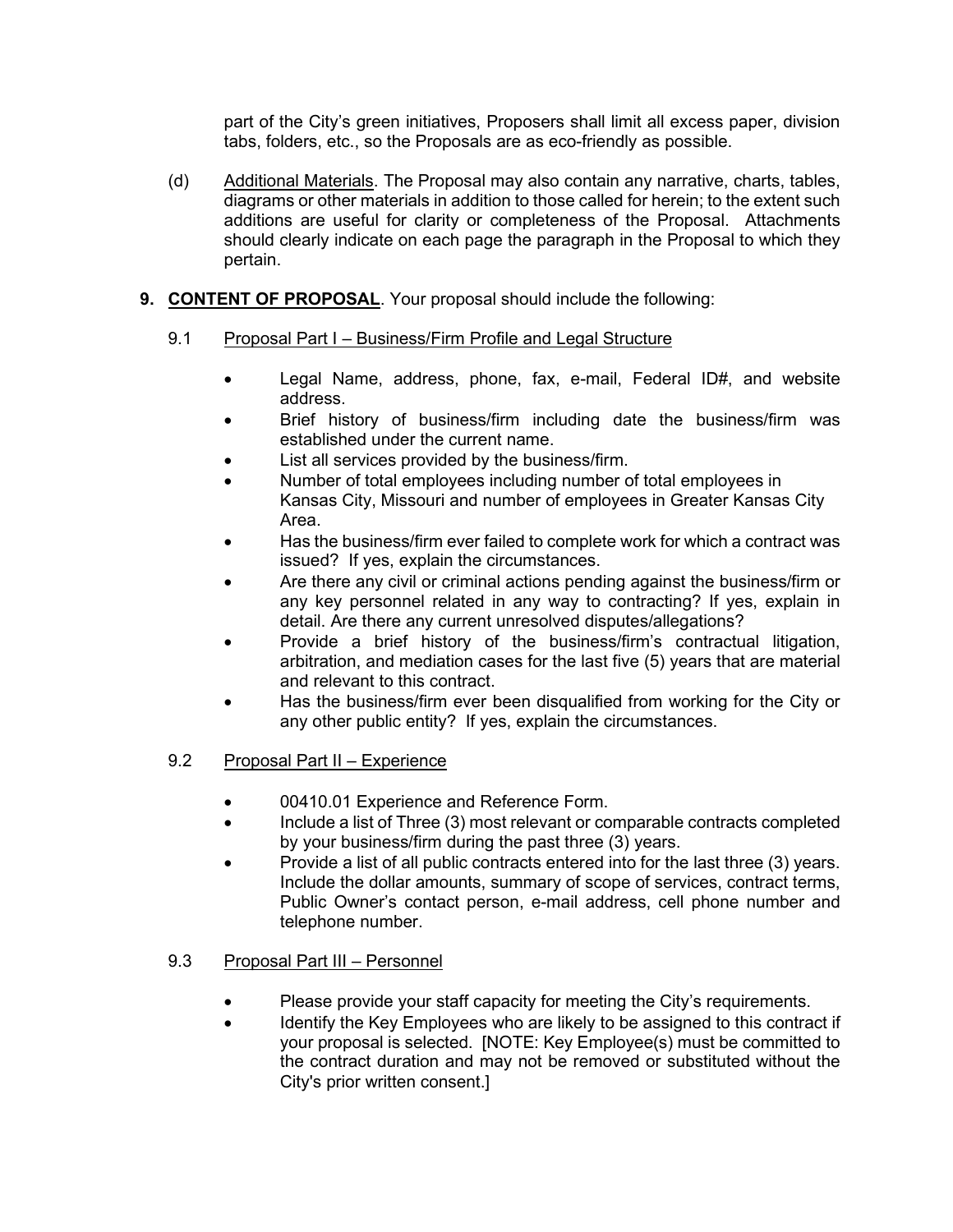- For each of the Key Employee(s), provide a resume and/or summary with at least the following background information:
	- a. Description of relevant experience.
	- b. Years of employment with the business/firm.
	- c. City and State of residence.
	- d. State time commitment on other accounts.
	- e. Applicable professional registrations, education, certifications, and credentials.
- Please comment on the ability of your business/firm to sustain the loss of Key Employee(s).
- Provide a staffing plan for the contract including the locations of the positions.
- Provide an organizational chart for the assigned staff.

### 9.4 Proposal Part IV - Project Approach

- Discuss your understanding of the project scope and objectives.
- Discuss your approach to a project with specific references to the services requested in the RFQ/P.
- Describe your Quality Assurance Plan.
- State approximate date your business/firm is available to begin work on the Project.

### 9.5 Proposal Part V - Sustainability

Include a concise summary of your company's policies, strategies, and actions that demonstrate your philosophy and commitment to sustainability. The City has adopted an overall policy supporting a greater use of "green solutions" or enhanced sustainability measures that consider environmental quality, social equity and economic vitality. In order to minimize waste, enhance efficiencies, and achieve multiple benefits and project synergies, all City projects must identify opportunities for sustainability improvements and implement those improvements when financially reasonable and operationally practical.

- Describe how your Proposal will address the established City policies referenced in this RFQ/P specific to the project or service on which you are proposing.
- Incorporate sustainability and efficiency into the planning, design, construction, operation and maintenance of the project. Highlight each component of the project that you feel deserves consideration in this context, and demonstrate how sustainability and efficiency are integrated into the project.
- If it is not possible to comprehensively integrate significant sustainability measures, then highlight elements you feel deserve consideration in this context.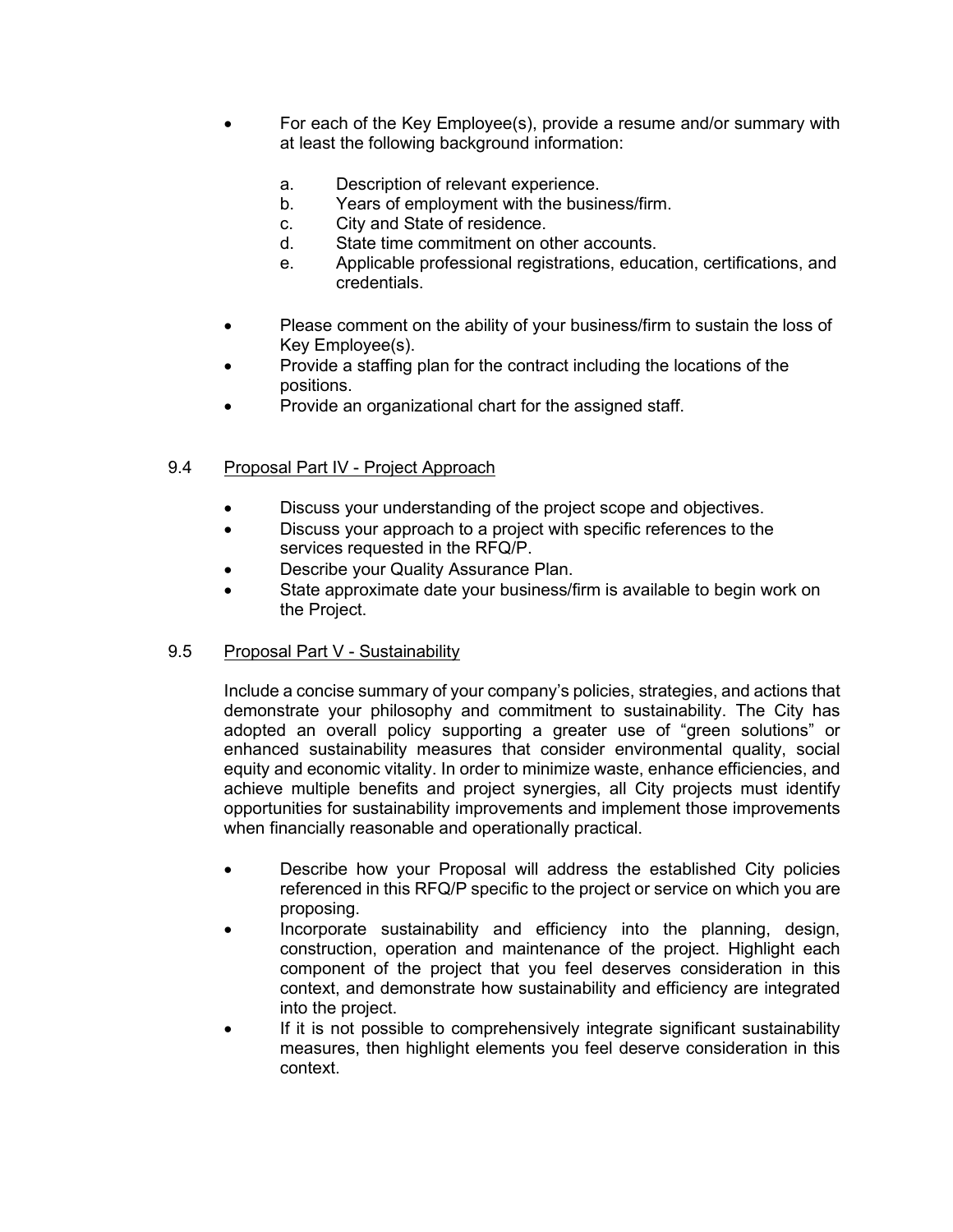### **10. EVALUATION CRITERIA**

- (a) Any evaluation criteria or weighting of criteria is used by the City only as a tool to assist the City in selecting the best proposal for the City. Evaluation scores or ranks do not create any right in or expectation to a contract with the City regardless of any score or ranking given to any Proposer by the City. In other words, even if the City gives a Proposer the highest rank and highest score, the Proposer still has no expectation of a contract with the City and the City may choose to contract with any other Proposer regardless of the score or rank of the other Proposer.
- (b) The City may change criteria and criteria weights at any time including after the due date for proposals.

### **11. INTERVIEWS**

The City, in its sole discretion, may interview none, one, some or all of the Proposers who submit proposals.

### **12. DISCUSSIONS AND NEGOTIATIONS**

The City, in its sole discretion, may do any or all of the following:

- (a) evaluate Proposals and award a contract with or without presentations, discussions or negotiations with any or all of the Proposers;
- (b) discuss and negotiate anything and everything with any Proposer or Proposers at any time;
- (c) request additional information from any or all Proposers;
- (d) request a Proposer or Proposers to submit a new Proposal;
- (e) request one or more best and final offers from any or all Proposers;
- (f) accept any Proposal in whole or in part;
- (g) require a Proposer to make modifications to their initial Proposals;
- (h) make a partial award to any or all Proposers;
- (i) make a multiple award to any or all Proposers;
- (j) terminate this RFQ/P at any time and reissue an amended RFQ/P or new RFQ/P.

### **13. PROPOSAL MUST REMAIN FIRM IRREVOCABLE OFFER TO CITY FOR 90 DAYS**

- (a) By submitting a proposal to the City, Proposer agrees that Proposer's Proposal shall constitute a firm irrevocable offer to the City that Proposer shall not withdraw or modify without the City's approval for ninety (90) days after the proposal due date. Proposer agrees that even if the City negotiates or makes a counter offer to Proposer on Proposer's original Proposal or any subsequent Proposal submitted by Proposer to the City, Proposer hereby grants to the City, in the City's sole discretion, the unconditional right for the City to accept Proposer's original Proposal and the City's negotiation or counter offer shall not be deemed to be a counter offer.
- (b) After ninety (90) days, the City can accept any proposal or subsequent proposals from any Proposer with the consent of the Proposer at any time and regardless of the length of time that has passed from the proposal due date.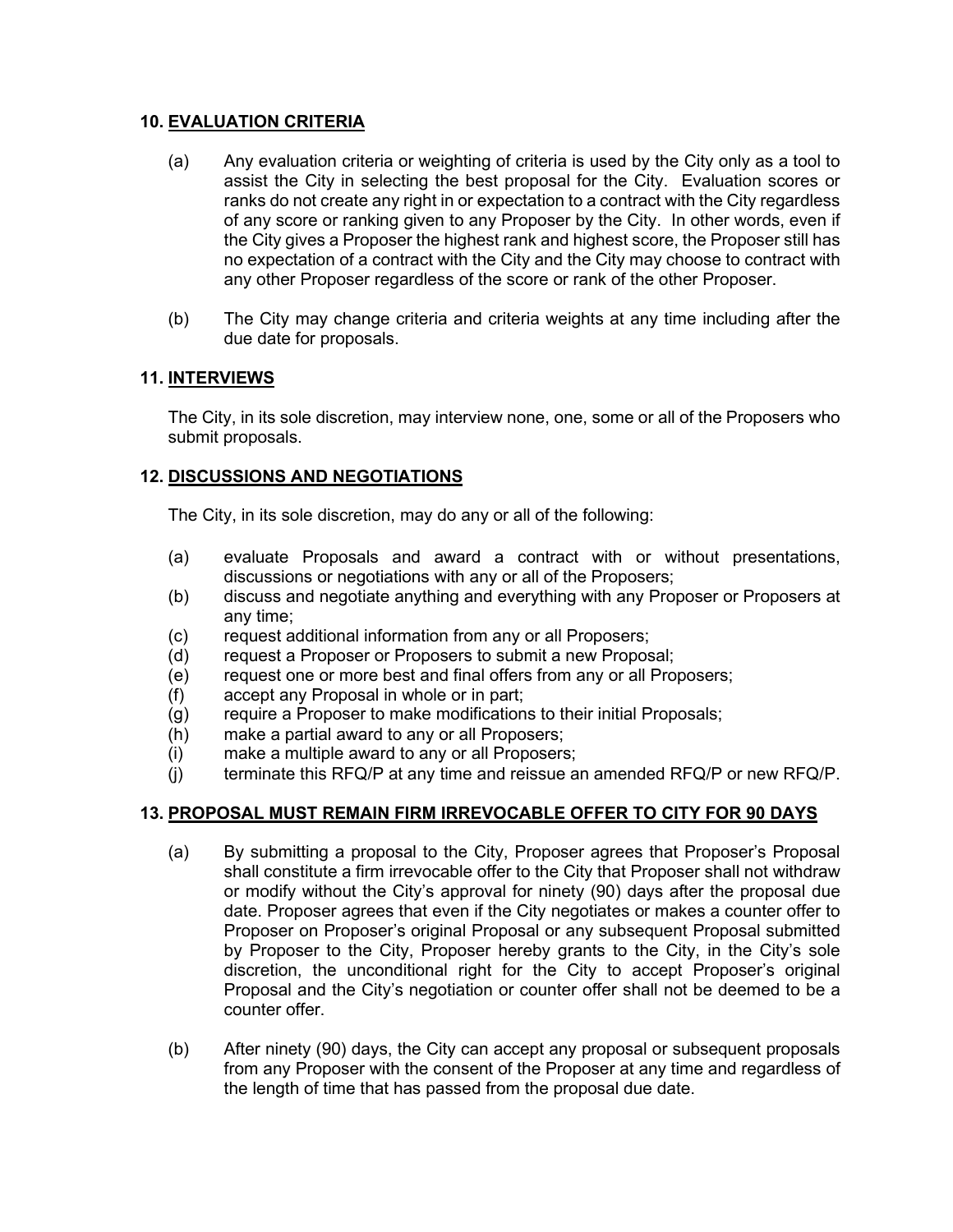#### **14. SELECTION**

The City will select the proposal that in the City's sole judgment the City determines to be the best Proposal. Section 432.070, RSMo requires the City to have a written executed contract signed by both parties prior to anyone performing services or providing any goods, supplies, materials or equipment to the City. The written executed contract must also comply with the City Charter and City Ordinances.

#### **15. REJECTION OF PROPOSALS**

The City reserves the unconditional right to reject any or all proposals received in response to this RFQ/P at any time prior to the City executing a contract that meets the requirements of Section 432.070, RSMo, the City Charter and all applicable City Ordinances.

#### **16. WAIVER OF ORDINANCES, REGULATIONS AND RFQ/P REQUIREMENTS**

Pursuant to Section 3-35, City Code of Ordinances, the City, at any time, may waive any requirements imposed in this RFQ/P or by any City ordinance or regulation.

### **17. LATE PROPOSALS**

The City, in its sole discretion, may consider proposals received by the City after the proposal due date if: (1) the proposal is sent via the U.S. Postal Service, common carrier or contract carrier, by a delivery method that guarantees the proposal will be delivered to the City prior to the proposal due date; or (2) if the proposal is submitted by mail, common carrier or contract carrier it is determined by the City that the late receipt was due to the U.S. Postal Service, common carrier or contract carrier; or (3) the proposal is timely delivered to the City, but the proposal is at a different City location than that specified in this RFQ/P; or (4) the City extends the due date after the deadline for a force majeure event that could potentially affect any or all Proposers meeting the deadline; or (5) the City has not opened any of the proposals; or (6) it is in the best interest of the City to accept the proposal.

#### **18. CHANGES IN THE RFQ/P**

- (a) After this RFQ/P is issued, the City, in its sole discretion, may change everything or anything contained in this RFQ/P. The City will notify Proposers of all material changes.
- (b) If the City shall amend the RFQ/P after the proposal due date, the City may, in its sole discretion, solicit new proposals in an amended RFQ/P from anyone or everyone regardless whether a person submitted a proposal in response to the original RFQ/P.

#### **19. CHANGES IN EXECUTED CONTRACT AND ADDITIONAL WORK**

(a) After the City executes a contract in accordance with the requirements of Section 432.070, RSMo, the City Charter and City Ordinances, the City may, in its sole discretion, amend the contract to change anything or everything associated with the contract as long as such change is in the interest of the City and as long as the Contractor agrees to the change.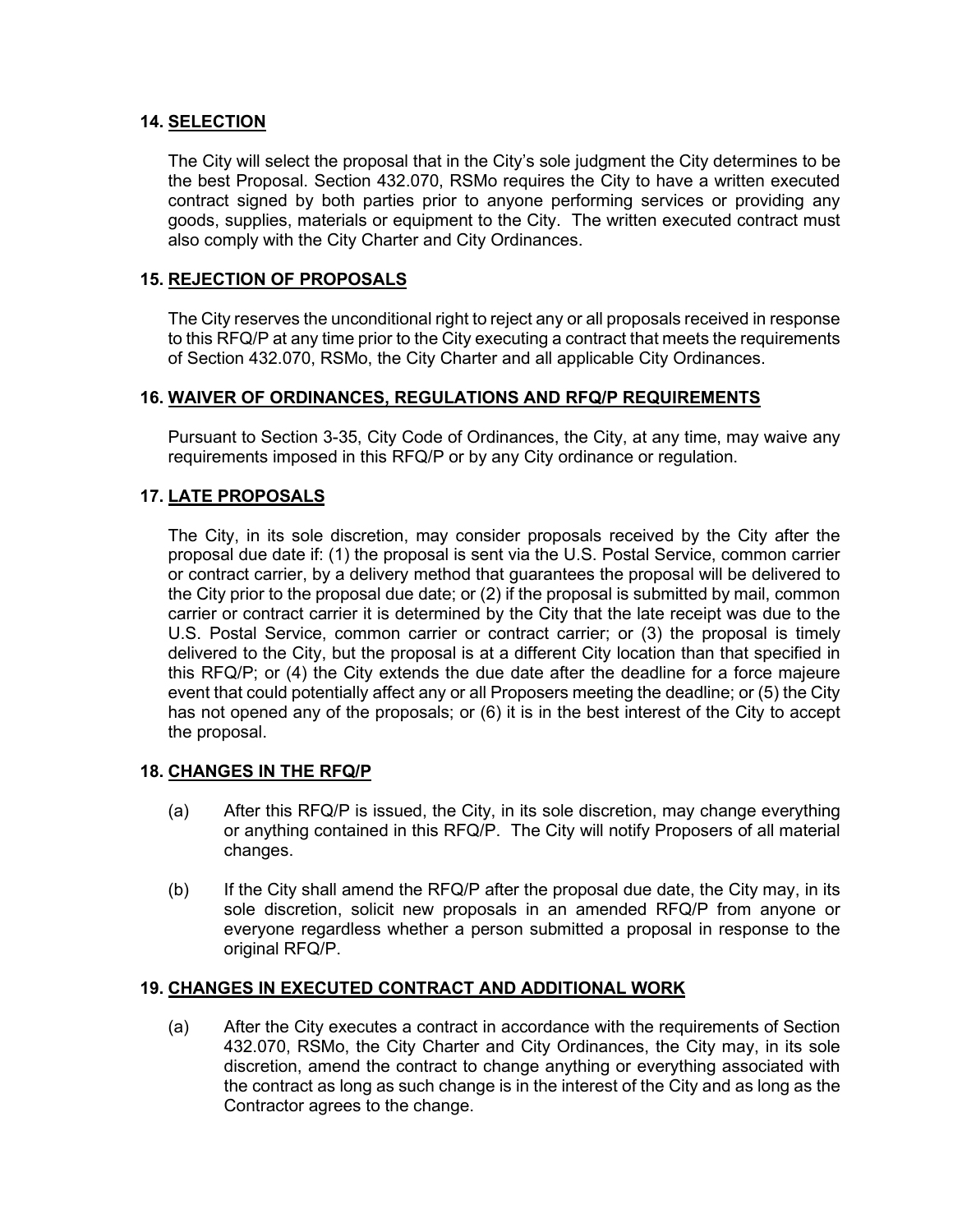- (b) The City, in its sole discretion, may award additional contracts for related work or subsequent Project phases to the selected Contractor.
- (c) The City, in its sole discretion, may extend the term of the contract with the selected Contractor notwithstanding the expiration of the initial term or any subsequent term or all options to renew, until the City has a new contract in place with either Proposer or another provider or until the City terminates the Contract.

#### **20. PROPOSER SOLELY RESPONSIBLE FOR ALL COSTS**

Regardless of the amount of time, effort, cost and expense incurred by a Proposer in Proposer's attempt to win this City contract, Proposer agrees that Proposer shall be solely responsible and liable for any and all costs incurred by Proposer. The City shall have no liability or responsibility for any of Proposer's costs or expenses.

#### **21. OWNERSHIP OF PROPOSALS**

By submitting its Proposal, Proposer hereby agrees that Proposer's Proposal and any supplementary material submitted by the Proposer shall become property of the City.

#### **22. DISCLOSURE OF PROPRIETARY INFORMATION**

- (a) A Proposer may attempt to restrict the disclosure of scientific and technological innovations in which the Proposer has a proprietary interest, or other information that is protected from public disclosure by law, which is contained in the Proposal by:
	- 1. marking each page of each such document prominently in at least 16 point font with the words "Proprietary Information";
	- 2. printing each page of each such document on a different color paper than the paper on which the remainder of the Proposal is printed; and
	- 3. segregating each page of each such document in a sealed envelope, which shall prominently display, on the outside, the words "Proprietary Information" in at least 16-point font, along with the name and address of the Proposer.
- (b) After either a contract is executed pursuant to the RFQ/P, or all submittals are rejected, if access to documents marked "Proprietary Information", as provided above, is requested under the Missouri Sunshine Law, the City will notify the Proposer of the request, and it shall be the burden of the Proposer to establish that such documents are exempt from disclosure under the law.
- (c) If the Proposer elects to challenge a formal request for such information made to the City and if the Proposer is unsuccessful in keeping such information closed, the Proposer shall pay for any and all costs, attorney fees and fines that are a result of Proposer's attempt to keep the information closed.
- (d) Notwithstanding the foregoing, in response to a formal request for information, the City reserves the right to release any documents if the City determines that such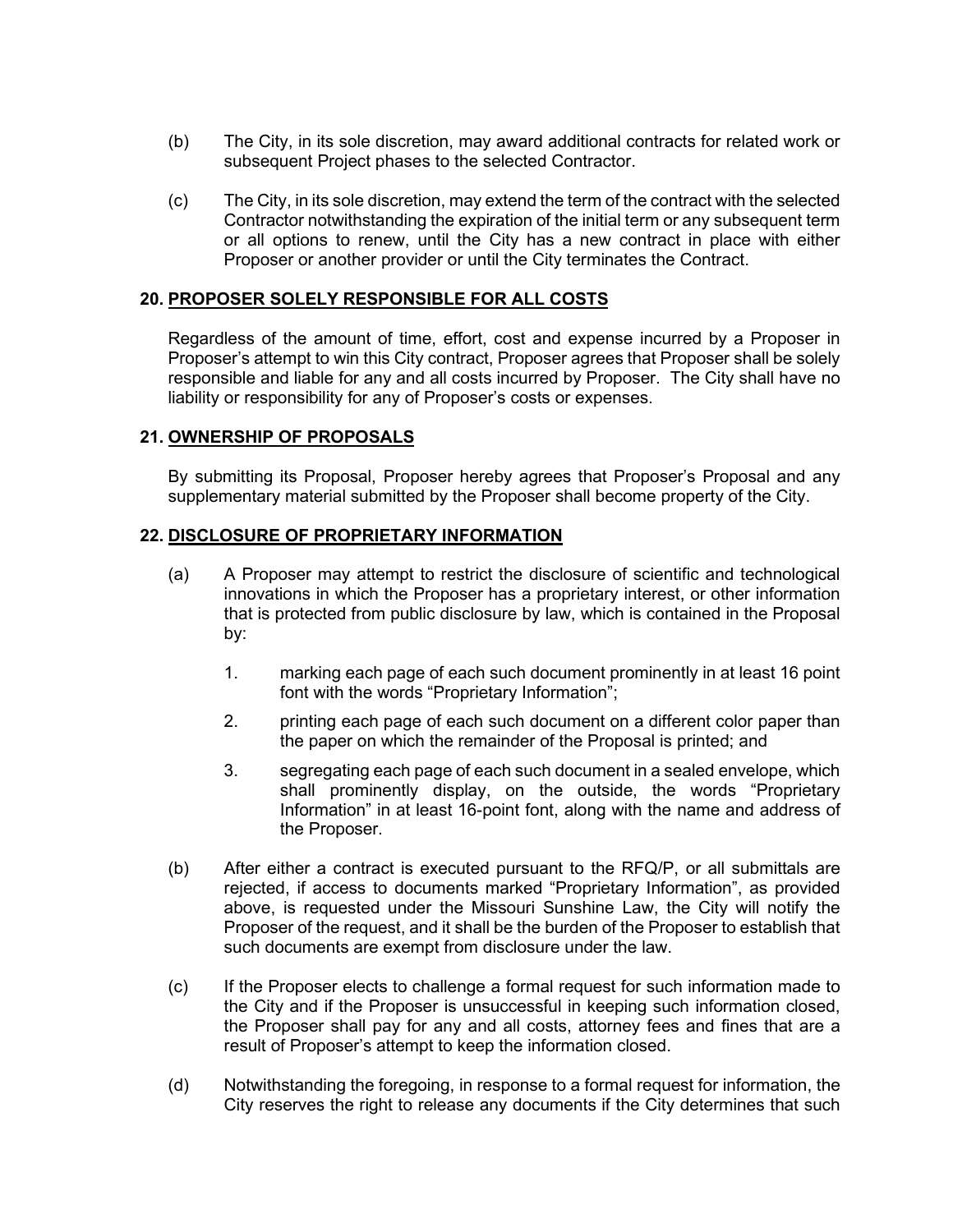information is a public record pursuant to the Missouri Sunshine Law. The City shall have no liability to any Proposer or anyone else for releasing any Proprietary Information of a Proposer even if the City is negligent in releasing or disclosing any Proprietary Information of any Proposer.

### **23. CLOSED RECORDS**

All Proposals including interviews, presentations and documents, and meetings relating thereto may remain closed records or meetings under the Missouri Sunshine Law until a contract is executed or until all Proposals are rejected by the City. If the City amends this RFQ/P, Proposals submitted in response to the original RFQ/P may remain closed records until a contract is executed or all proposals submitted in response to the amended RFQ/P are rejected. Proposals shall remain closed records even if the City mistakenly informs all Proposers that it is rejecting any and all Proposals prior to amending the RFQ/P as long as the City intends to amend the RFQ/P and resolicit Proposals.

### **24. PROHIBITED ACTIVITIES BY FORMER CITY EMPLOYEES AND OFFICIALS**

Section 2-2044 of the City's Code prohibits former elected City officials and former executive or administrative employees of the City from trying to influence a decision of the City on behalf of an employer or client for one year after that former employee or official leaves the City's employ. By submitting a proposal, Proposer affirms that Proposer and its team members and employees are in compliance with the requirements of Section 2-2044. Failure to comply with the requirements of Section 2-2044 may cause the Proposal to be rejected.

### **25. ADA STANDARDS**

It is the policy of the City and required by law that any new or renovated facility meet the scoping and technical requirements of the 2010 ADA Standards for newly designed and constructed or altered local government facilities, public accommodations, and facilities. The selected Design Professional shall design the project so it conforms to the 2010 ADA Standards, as applicable and as amended from time to time, and is readily accessible to and usable by individuals with disabilities. The City will make available to the selected Design Professional the City's ADA Compliance Manager, who can facilitate interaction with advocates in the disability community.

### **26. CONTRACT INFORMATION MANAGEMENT SYSTEM**

The selected Design Professional may be required to use City's Internet web based Contract Information Management System/Project Management Communications Tool provided by City and protocols included in that software during the term of this Contract. The selected Design Professional shall submit user applications to City's provided Contract Information Management System for all personnel, subcontractors or suppliers as applicable.

## **27.Leadership in Energy and Environmental Design (LEED)**

It is the policy of the City that the design, construction, and operation of new facilities of any size and renovations in which the facility affected has at least 5,000 square feet of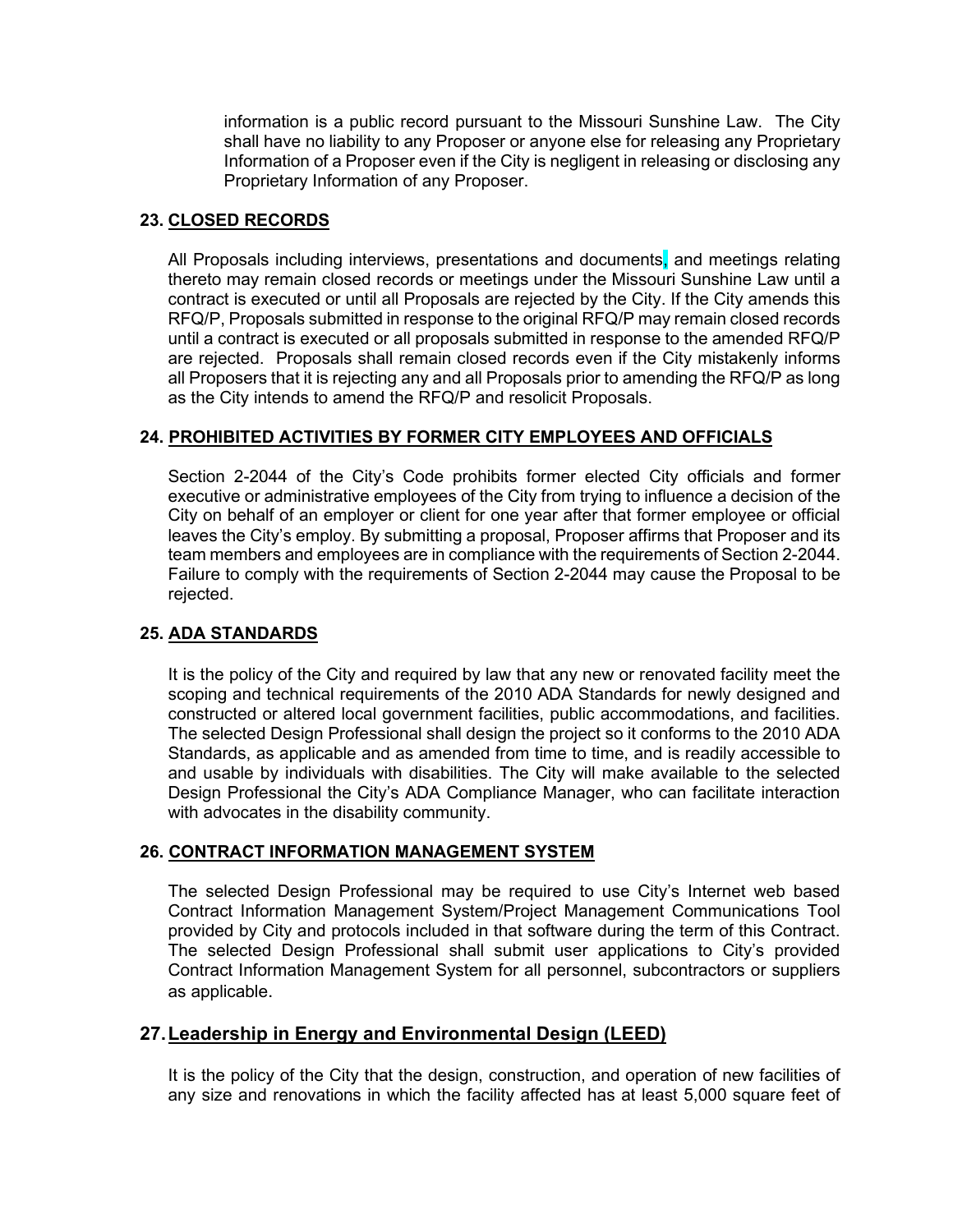space, for which the city issues a request for qualifications for design services or conducts such services itself, shall conform to the Gold rating or higher of the most recent version of the U.S. Green Building Council (USGBC) LEED Green Building Rating System. The selected Design Professional shall design the Project so it conforms to the LEED Gold Standard desired by the City and shall submit any necessary documentation to the USGBC for its independent third-party review process and certification.



*For persons with disabilities needing reasonable accommodations please contact the City's ADA Specialists,* Ekiasha Ruff at 513-6538 or Jean Ann Lawson at 513-6566*. If you need to use the Relay Service, dial 711.*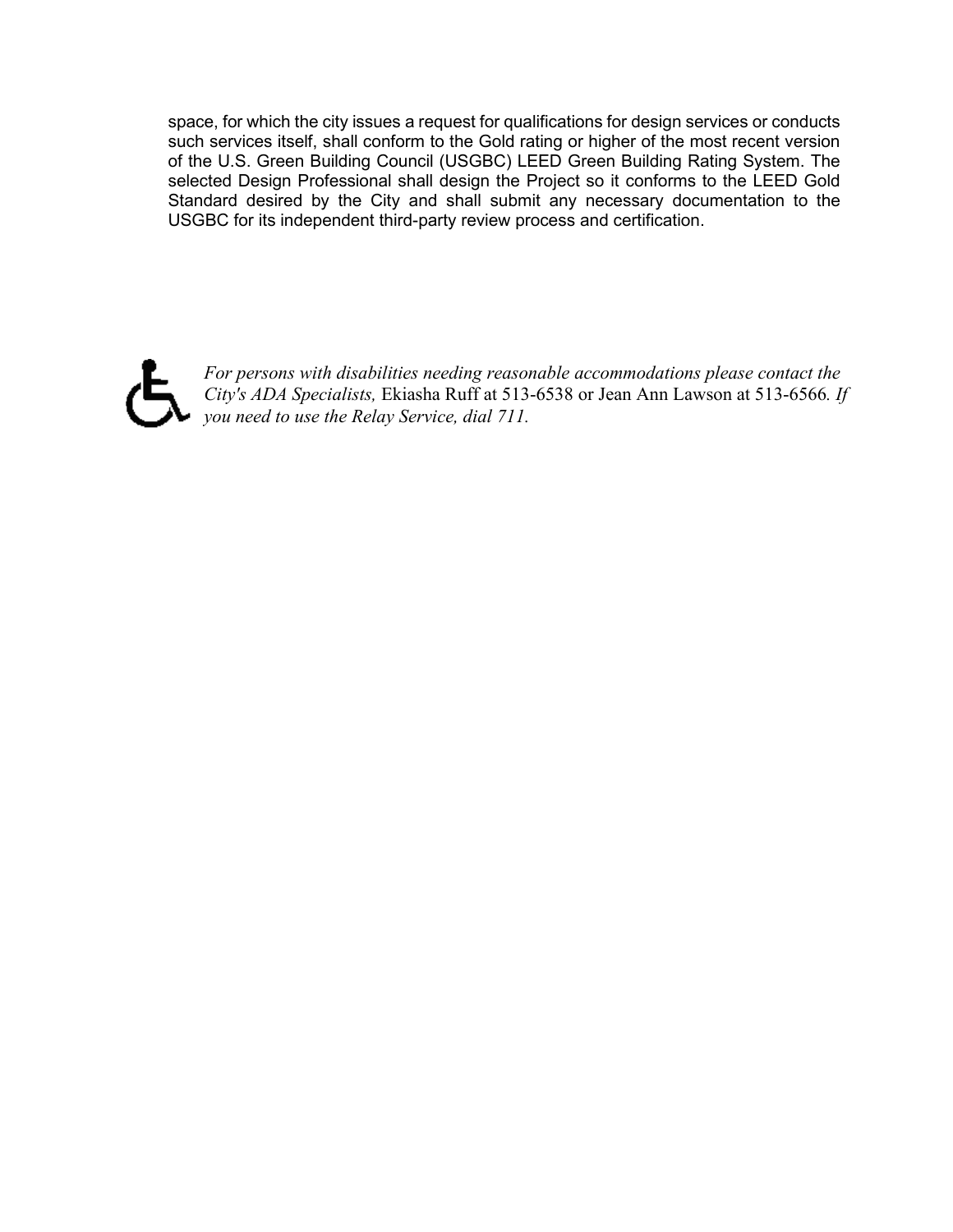### **REQUEST FOR PROPOSALS NO. AFMP2022**

### **SCOPE OF SERVICES**

### **1. SERVICES TO BE PERFORMED**

To inventory and analyze all KCMO Parks aquatic facilities, prepare a facility assessment report, and prepare a Master Plan to guide current and future decisions for all aspects of all KCMO Parks aquatics facilities.

### **Task 1 – Facility Assessment**

- 1.1 Consultant will be responsible for establishing liaison with the City of Kansas City, Missouri Parks and Recreation Department (City) staff for a Kickoff Meeting to accomplish the following:
	- A. Establish a project schedule and tentative dates for two (2) Public Meetings and three (3) Staff Meetings and one (1) Final Report Meeting. The City will provide the consultant with names and addresses of its members.
	- B. To briefly discuss Staff involvement in the design of the survey questionnaire.
	- C. To collect all requested data and information necessary to begin the evaluation and facility assessment process.
	- D. To identify liaisons on the consultant team and City staff to coordinate communication.
- 1.2 The consultant will provide services to assess the existing condition of all KCMO Parks aquatic facilities. Those facilities are:
	- 1. Budd Pool
	- 2. Gorman Pool
	- 3. Swope Pool
	- 4. Line Creek CC Pool
	- 5. Brush Creek CC Pool
	- 6. Grove Pool
	- 7. Arbor Villa Pool
	- 8. Ashland Square Pool
	- 9. West Terrace Pool
	- 10. The Springs Aquatic Center
	- 11. The Bay Water Park
	- 12. Tony Aguirre CC Pool
	- 13. Gregg/Klice CC Pool
	- 14. Southeast CC Pool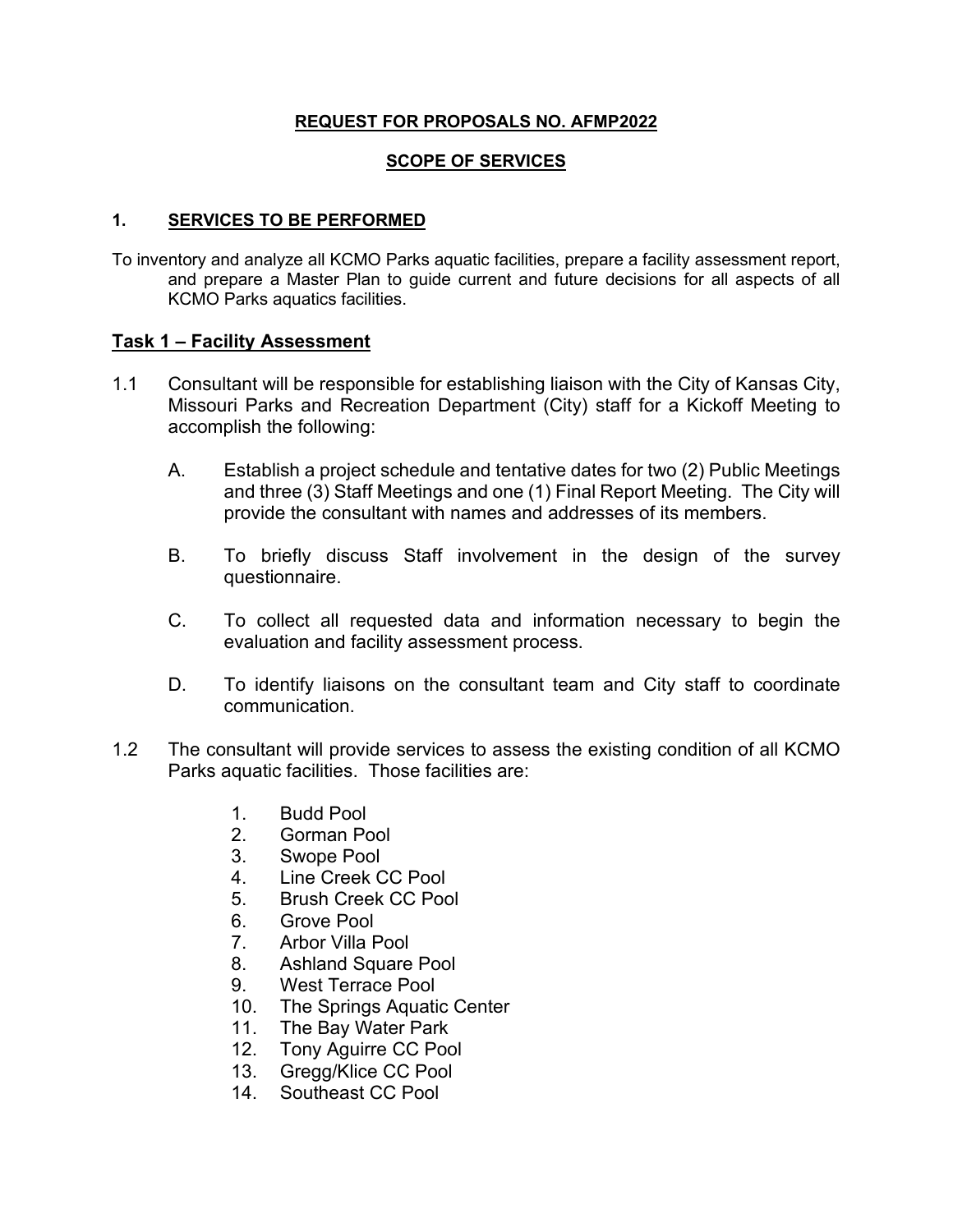- 15. Blue Valley Park Spray Park
- 16. Central Park Spray Park
- 17. Garrison Square Spray Park
- 18. Gregg/Klice CC Spray Park
- 19. Harmony Park Spray Park
- 20. Loose Park Spray Park
- 21. Douglass Playground Spray Park
- 22. Lykins Square Spray Park
- 23. Sunnyside Park Spray Park
- 24. Longview Tract Spray Park
- 25. Spring Valley Park Spray Park
- 26. Gillham Park Spray Park
- 27. Seven Oaks Spray Park
- A. Examination and preparation of commentary on existing conditions aquatic facilities including:
	- 1. Pool structures and finishes.
	- 2. Recirculating systems, piping fittings and valves.
	- 3. Filtration system, mechanical and overflow recovery systems.
	- 4. Water chemistry treatment systems.
	- 5. Pumps, flow meters, gauges and controls, etc.
	- 6. Deck equipment.
- B. Examination and preparation of a general commentary on support spaces including the bather preparation area and equipment areas.
- C. Examination and preparation of an overview commentary on the existing condition of the outdoor systems including:
	- 1. Deck surface deck drainage.
	- 2. Planting beds and turf areas.
	- 3. Fencing and gates.
	- 4. Parking lots.
	- 5. Sidewalks.
	- 6. Interior coatings.
	- 7. Climate control.
	- 8. Pool water heating.
	- 9. Overhead lighting / illumination, emergency lighting.
	- 10. Light fixture / ballast suspension system.
	- 11. Doors and door frames.
	- 12. Accessibility provisions ADA compliance.
	- 13. Codes and standards.
- D. Preparation of a specific commentary on any necessary repairs, replacement, or restoration of the pool systems, including identification of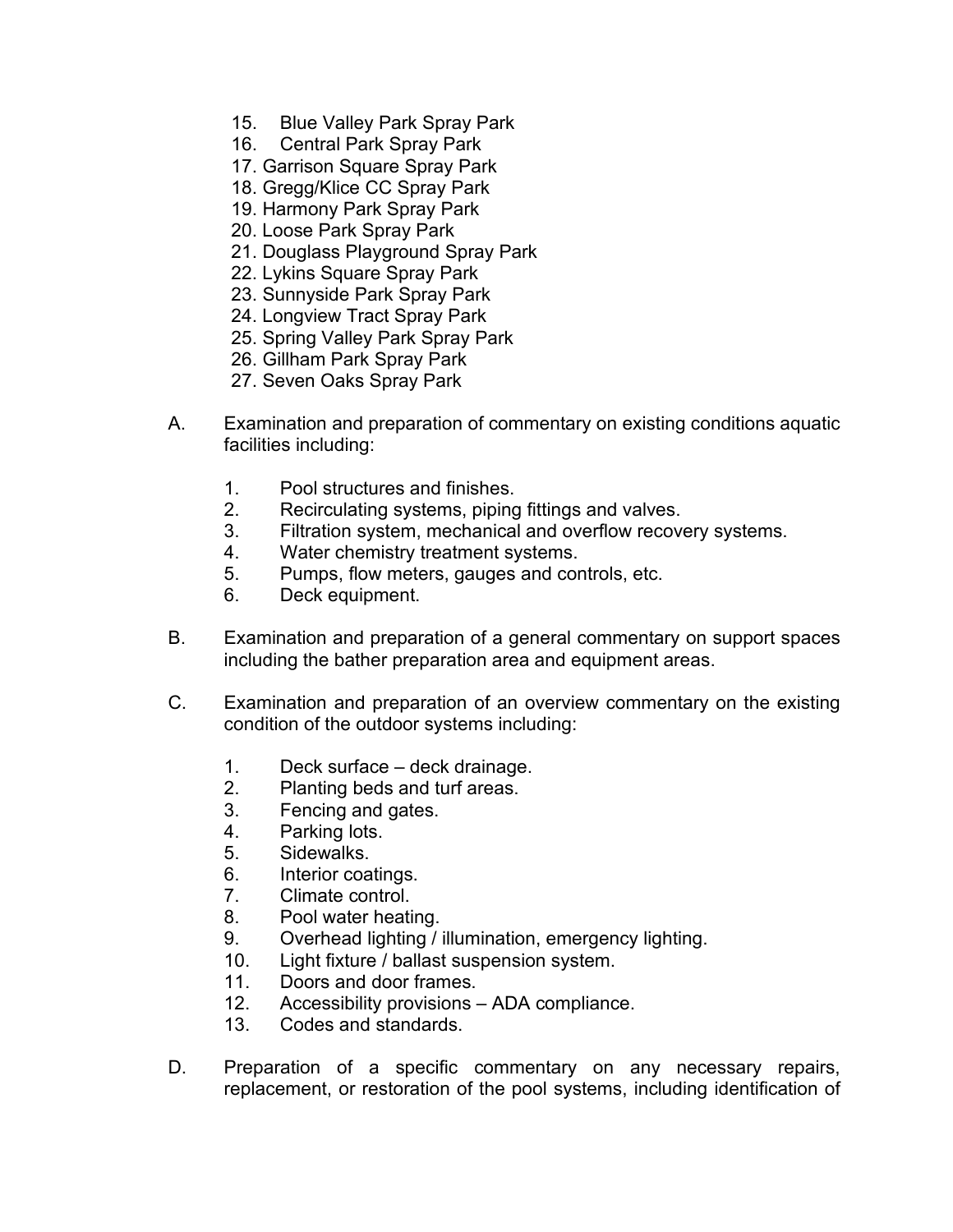any equipment and/or issues requiring more intensive evaluation and analysis.

- E. Submit a written, line item, cost estimate for each pool system and/or issue and recommend priority of renovation or replacement of pool systems, (i.e., remedial, long range, etc.)
- F. Make recommendations on renovation or closing existing facilities and discuss options for improving the maintenance and operation including maximizing revenue potential.
- 1.3 Services to be provided by City staff will primarily consist of furnishing all available data for each facility including:
	- A A written report, or copy of staff report, on existing construction or equipment problems on on-going maintenance problems. Note: The items in the staff report will constitute the primary focus of the survey/audit study.
	- B. Original construction plans and specifications and/or subsequent construction documents for repair, renovation, replacement, etc.
	- C. Operating and maintenance manuals.
	- D. Shop drawings or other submittal data from the original construction or from subsequent construction.
	- E. Submittal data or manufacturers data on equipment installed.
	- F. A written report, or copy of staff reports, on recent work completed on the pool.
	- G. A copy of any reports from regulatory agencies listing deficiencies in the facility.
	- H. A copy of any accident reports or a list of perceived safety hazards to the user or staff.
	- I. A "Wish List" for features or changes desired in the facility. This list could be accommodated in a stage-progression and allowances made in any plans for future work.
	- J. Cost estimates and/or proposals recently received for renovation or replacement work.
	- K. All current contracts relating to pool management.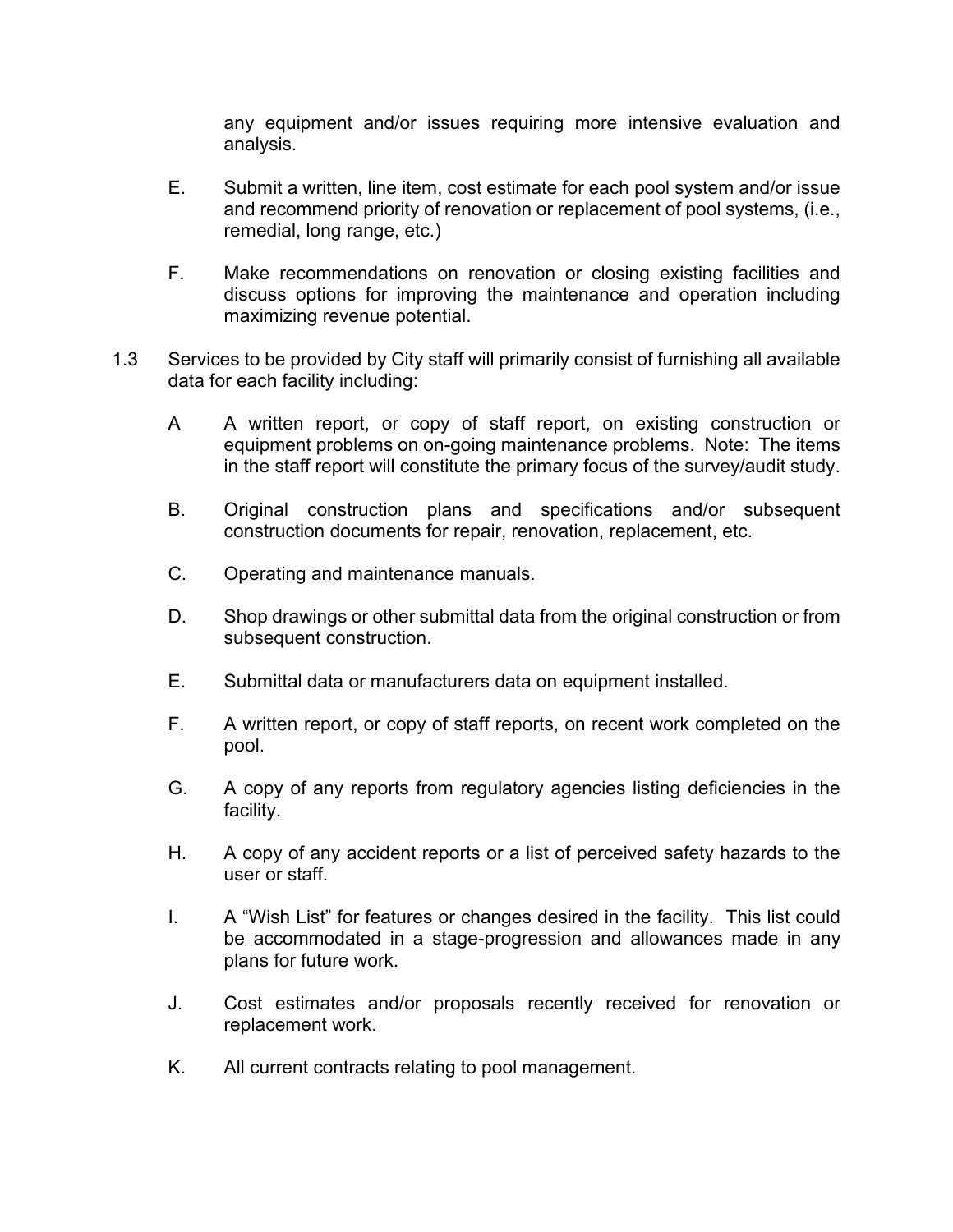- L. Current staffing requirements for all facilities.
- M. Current programming offered at all facilities.
- N. Participation data for all facilities.
- O. Financial records for all facilities.
- P. Any survey information available.
- 1.4 The first of three (3) steering committee / staff meetings will be held to review the information gathered during the execution of this task and a report of findings will be prepared with comments included.

## **Task 2 – Operations and Facility Maintenance Assessment**

- 2.1 Examination and preparation of commentary on existing operations management and facility maintenance management of the aquatic facilities including:
	- A. Commentary on current management, including operations and programming, practices, and opinions on how to improve the current system not excluding bringing all management practices back to parks staff.
	- B. Commentary on current maintenance practices, and opinions on how to improve the current system.
	- C. Financial analysis of all facilities including a commentary on how to improve cost recovery.
	- D. Analysis and review of participation and survey data.

## **Task 3 – Final Master Plan**

3.1 The consultant will facilitate the second of two public meetings to address how needs and concerns identified during the planning and evaluation phase have been dealt with. Using the conceptual plans developed during the needs assessment and evaluation process, a final preliminary aquatic facility master plan will be presented. The final plan will then be drawn to include comments/revisions from City staff.

## **Task 4 – Opinion of Probable Construction Costs**

4.1 An Opinion of Probable Construction and Repair Costs will be prepared for the pools and buildings evaluated. Recent project bid figures of the entire projects will be used as well as national estimating guides and local cost adjustment factors.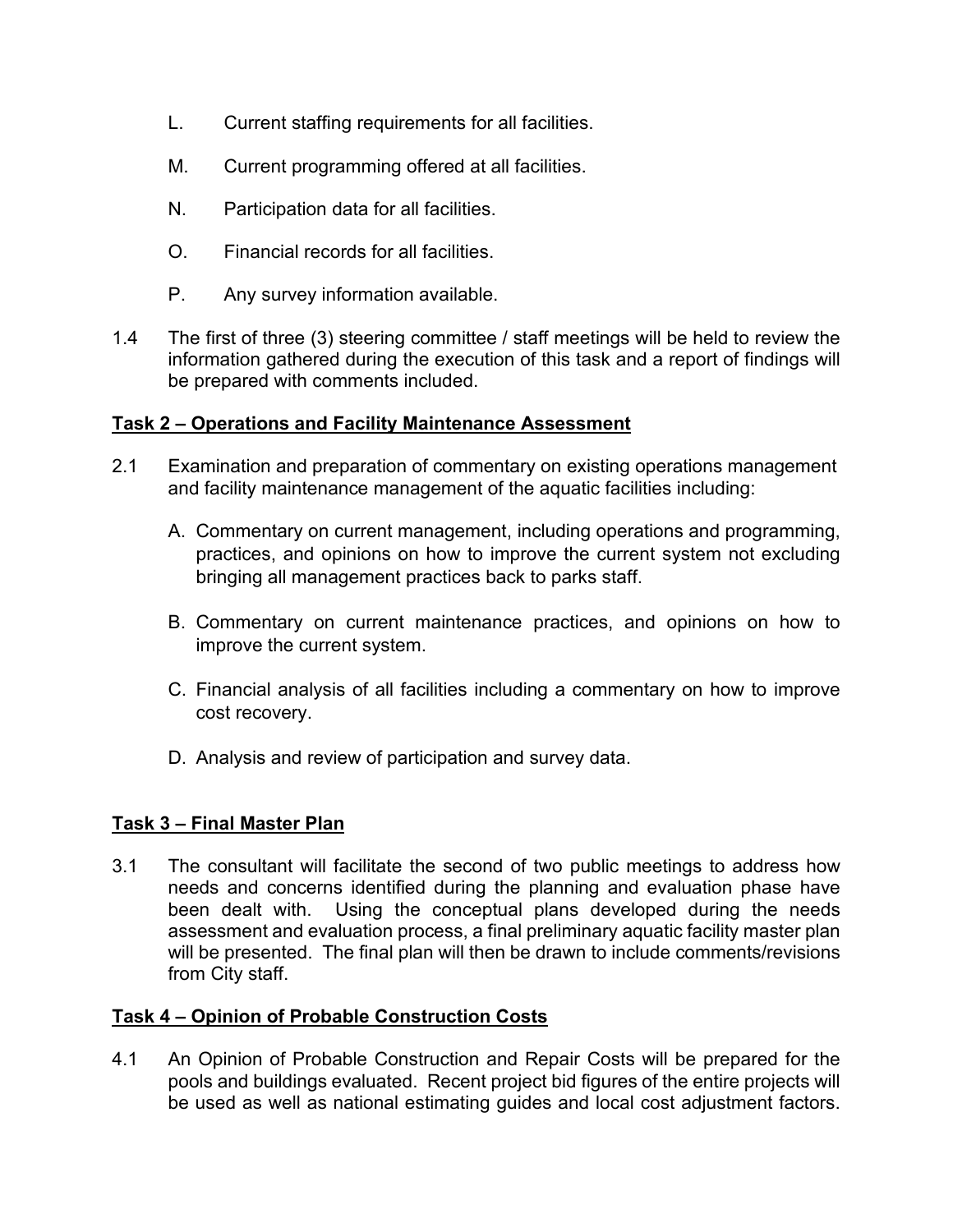The "hard construction cost" figures will be supplemented by a development cost, which will include such "soft" costs as professional fees, survey, geotechnical report, document reproduction, advertisement for bids and all anticipated expenses related to the project. The sum of these two cost figures will be the total project cost so that the City will have a comprehensive overview before making an informed decision about each project.

## **Task 5 – Final Report and Deliverables**

- 5.1 At the conclusion of Tasks 1 through Tasks 4, a final presentation will be made to the Board of Parks and Recreation Commissioners.
- 5.2 Seven (7) copies of the Final Report will be in three ring binders. Also, an electronic original copy of the report will be furnished.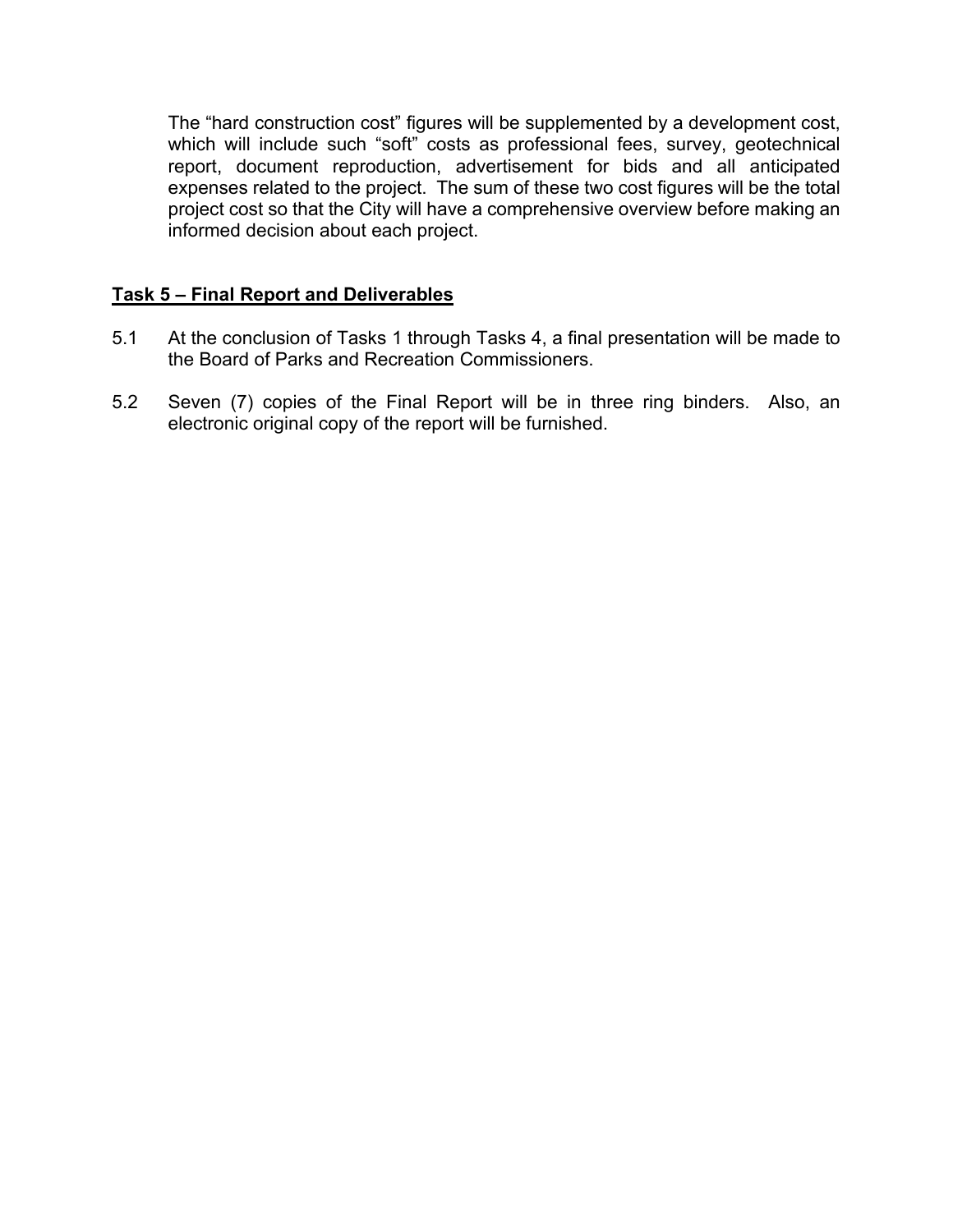**EXPERIENCE AND REFERENCE SUMMARY**  EXPERIENCE AND REFERENCE SUMMARY **CITY OF FOURTHAIRS** 



Project Title: Project Title:

Contact - Name & Email **Contact – Name & Email**  Contact – Phone & Fax **Contact – Phone & Fax**  Firm's Legal Name **Firm's Legal Name Mailing Address Mailing Address**  ANSAS CITY<br>ISSOURI

| <b>SVALUE</b>                                              |                |                          |           |   |          |         |                |                    |          |
|------------------------------------------------------------|----------------|--------------------------|-----------|---|----------|---------|----------------|--------------------|----------|
| <b>PROJECT DURATION &amp;<br/>DATE COMPLETED</b>           |                |                          |           |   |          |         |                |                    |          |
| <b>NATHER ANDRESS SERVICES</b><br>CONTACT & HIONE MONDRESS |                |                          |           |   |          |         |                |                    |          |
| PROJECT & LOCATION                                         |                |                          |           |   |          |         |                |                    |          |
| NO.                                                        | $\overline{a}$ | $\overline{\mathcal{N}}$ | $\dot{3}$ | 4 | $\sigma$ | $\circ$ | $\overline{C}$ | $\mathbf{\hat{c}}$ | $\equiv$ |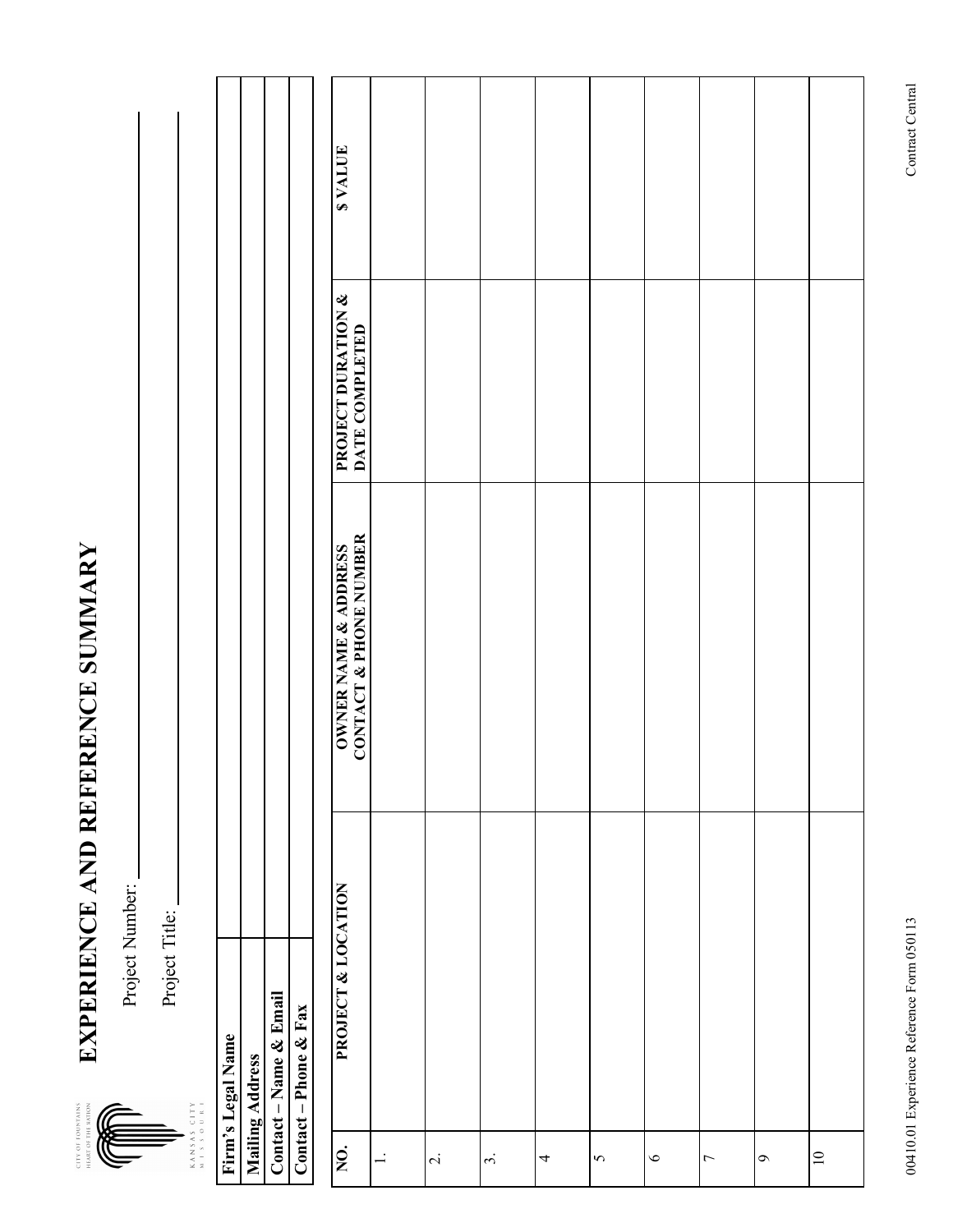## **DESIGN PROFESSIONAL SERVICES AGREEMENT PROJECT NO. AFMP2022**

## **SLBE AQUATICS FACILITIES MASTER PLAN 2022**

## **PARKS AND RECREATION DEPARTMENT**

This design professional services agreement is between KANSAS CITY, MISSOURI, a constitutionally chartered municipal corporation ("City"), and

("Design Professional"). City and Design Professional agree as follows:

## **PART I**

## **SPECIAL TERMS AND CONDITIONS**

### **Sec. 1. Project description.**

A. The services to be provided under this Agreement are for the following project (Project) and purpose:

**Sec. 2. Services to be performed by Design Professional**. Design Professional shall perform the following Scope of Services:

## A. *(List Scope of Services)*

- B. Submit all documents, including plans, design drawings, specifications, reports, maps, models and renderings in the form requested by City. A list with the specific requirements is included in **Attachment**  $\cdot$
- C. City shall have the right to inspect and review the work being done and to consult with Design Professional at any reasonable time. Conferences will be held at the request of City or Design Professional.
- D. If it is determined to be in the best interest of the work, Design Professional shall replace the project manager or any other employee of the Design Professional, Subcontractors, Suppliers or other persons or organizations performing or furnishing any of the work on the project upon written request by the City.
- E. City's General Conditions shall be furnished to Design Professional prior to signing this Agreement. If the General Conditions are modified, City will notify Design Professional. If the Scope of Services performed by Design Professional under this Agreement includes construction phase services, then Design Professional shall perform such additional tasks set forth in the General Conditions, including approval of Change Orders, and shall comply with the limitations set forth in the General Conditions, except as otherwise amended.

**Sec. 3. Term.** Unless sooner terminated as provided herein, and unless specific dates for providing services are identified in this Agreement, this Agreement shall remain in force for a period which may reasonably be required for the completion of the services to be provided by Design Professional under the Scope of Services. Work under this agreement shall begin upon written Notice to Proceed.

## **Sec. 4. Compensation and Reimbursables**.

A. The maximum amount that City shall pay Design Professional under this Agreement  $\frac{1}{18}$  \$  $\frac{1}{18}$  \$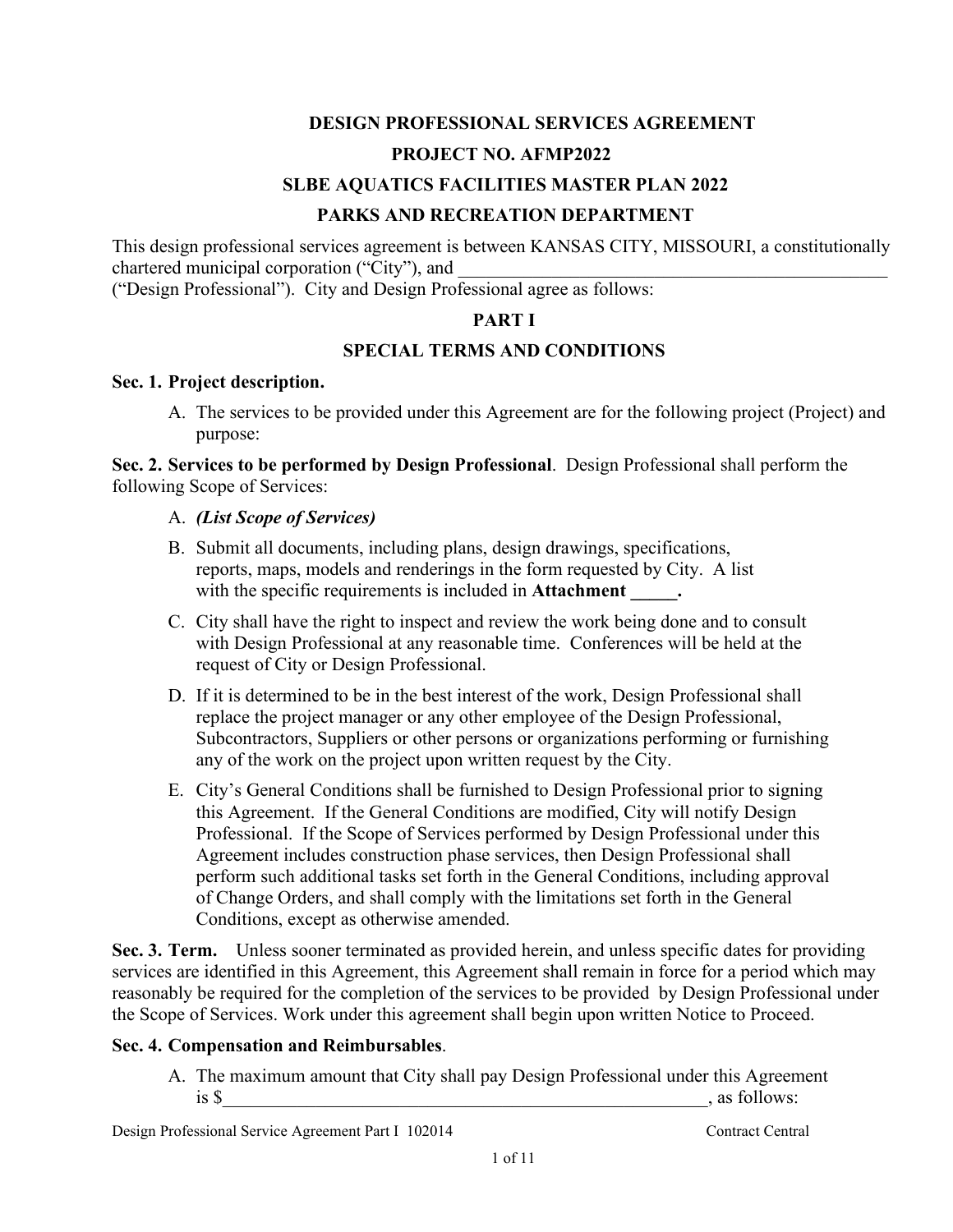- 1. \$ for the services performed by Design Professional under this Agreement.
- 2. For Design Professional services described in the Scope of Services, City shall pay Design Professional compensation amounting to actual salary of personnel for time charges directly to the project, times an approved multiplier. The multiplier to be used is \_\_\_\_\_. A schedule of position classifications and the salary range for each position is included as a part of **Attachment \_\_\_\_\_.**
- a. Actual reasonable expenses incurred by Design Professional directly related to Design Professional's performance under this Agreement, to include only the following, in an amount not to exceed \$ The following are the reimbursable expenses that City has approved:  $\begin{array}{ccc} \text{\$} & \text{\$} \end{array}$ .
- b. City is not liable for any obligation incurred by Design Professional except as approved under the provisions of this Agreement.
- 3. Method of Payment.
- B. Design Professional shall invoice City \_\_\_\_\_\_\_\_\_\_\_\_\_\_\_\_ setting forth the total effort expended on an hourly basis and all actual reasonable expenses incurred and allowed under this Agreement. City, upon approving the invoice, shall remit payment.

## **OR**

- C. **Method of Payment**. Upon completion of each task set forth below Design Professional shall invoice City, stating completion of the task and all actual reasonable expenses incurred and allowed under this Agreement and the amount due. City, upon approving the invoice, shall remit payment.
- D. \$ upon completion of .

## **OR**

E. **Method of Payment**. Upon completion of the services performed under the Agreement Design Professional shall invoice City, stating completion of the services and all actual reasonable expenses incurred and allowed under this Agreement and the amount due. City, upon approving the invoice, shall remit payment.

F. \$\_\_\_\_\_\_\_ upon completion of \_\_\_\_\_\_\_\_\_\_\_\_\_\_\_\_\_\_\_\_\_\_\_\_\_\_\_\_\_\_\_\_\_\_.

## **OR**

- G. Method of Payment. Design Professional shall invoice for actual services performed under this Agreement and all actual reasonable expenses incurred and allowed under this Agreement. Upon approving the invoice, City shall remit \$ plus the amount of approved actual reasonable expenses.
- H. Condition Precedent to Payment.
- I. It shall be a condition precedent to payment of any invoice from Design Professional that Design Professional is in compliance with, and not in breach or default of, all terms, covenants and conditions of this Agreement. If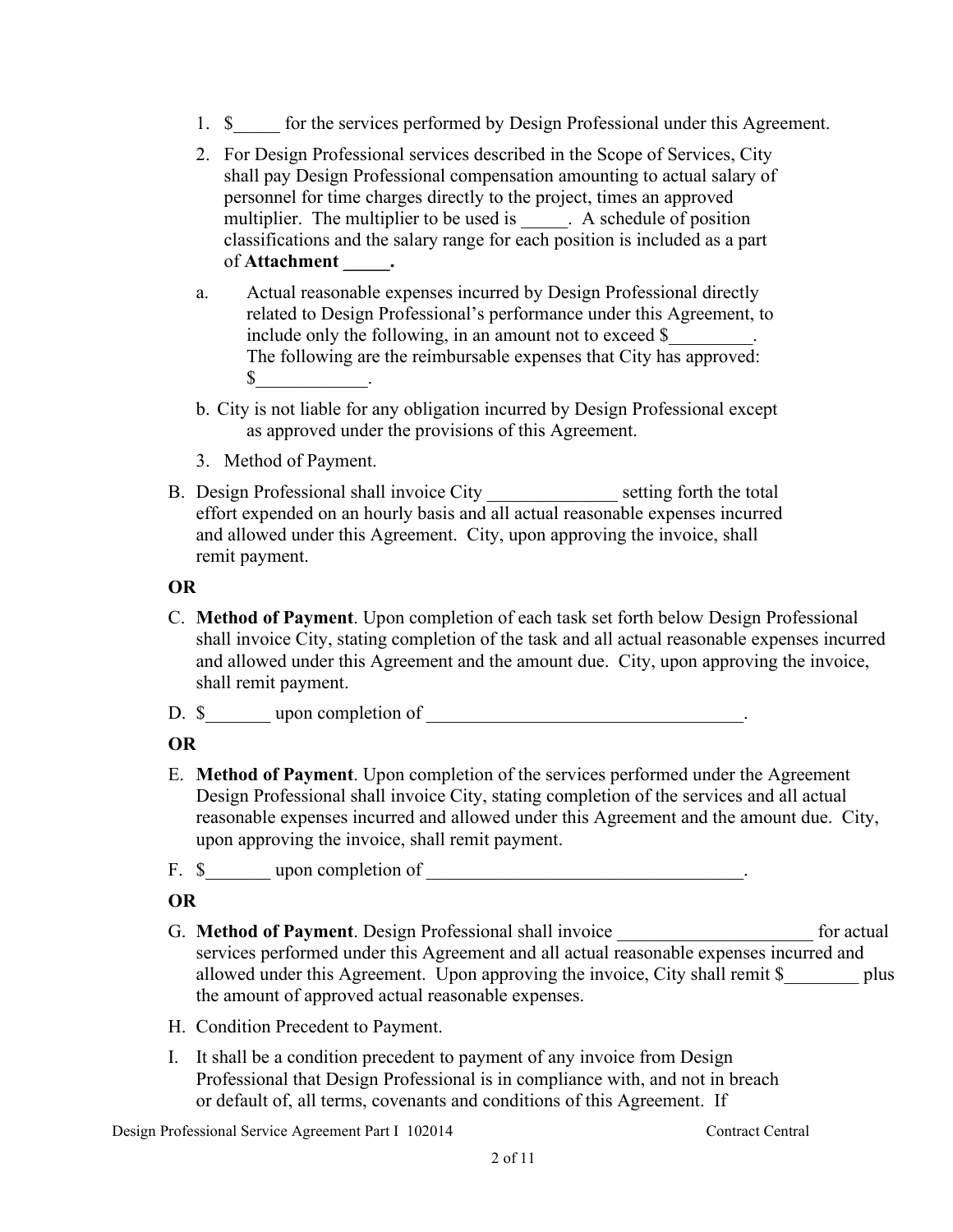damages are sustained by City as a result of breach or default by Design Professional, City may withhold payment(s) to Design Professional for the purpose of set off until such time as the exact amount of damages due City from Design Professional may be determined, and

- J. No request for payment will be processed unless the request is in proper form, correctly computed, and is approved as payable under Agreement. City is not liable for any obligation incurred by Design Professional except as approved under the provisions of this Agreement.
- K. No request for payment will be processed unless it is accompanied by a copy of the most recent 00485.01 M/WBE Monthly Utilization Report submitted to the City's Human Relations Department.
- L. City may pre-pay Contractor  $\%$  of the Contract amount without Contractor having to submit a request for payment.

**Sec. 5. Notices**. All notices required by this Agreement shall be in writing and sent to the following:

**City:**

Parks and Recreation Department

Chris Cotten, Director:

Address: 4600 East 63rd Street,

Kansas City, MO 64130

Phone: (816) 513-7500

E-mail address: christopher.cotten@kcmo.org

## **Design Professional**:

Contact: Address: \_\_\_\_\_\_\_\_\_\_\_\_\_\_\_\_\_\_\_\_\_\_\_\_\_\_\_

Phone:  $(\_\_\_\_\_\_$  Facsimile:  $(\_\_\_\_\_\_$ 

E-mail address:

All notices are effective (a) when delivered in person, (b) upon confirmation of receipt when transmitted by facsimile transmission or by electronic mail, (c) upon receipt after dispatch by registered or certified mail, postage prepaid, (d) on the next business day if transmitted by overnight courier (with confirmation of delivery), or (e) three (3) business days after the date of mailing, whichever is earlier.

**Sec. 6. Merger**. This Agreement consists of Part I, Special Terms and Conditions and any Attachments and any documents incorporated by reference; and Part II, Standard Terms and Conditions. This Agreement, including any Attachments and incorporated documents, constitutes the entire agreement between City and Design Professional with respect to this subject matter.

**Sec. 7. Conflict Between Agreement Parts.** In the event of any conflict or ambiguity between the Special Terms and Conditions of Part I and the Standard Terms and Conditions of Part II of this Agreement, Part I will be controlling.

Design Professional Service Agreement Part I 102014 Contract Central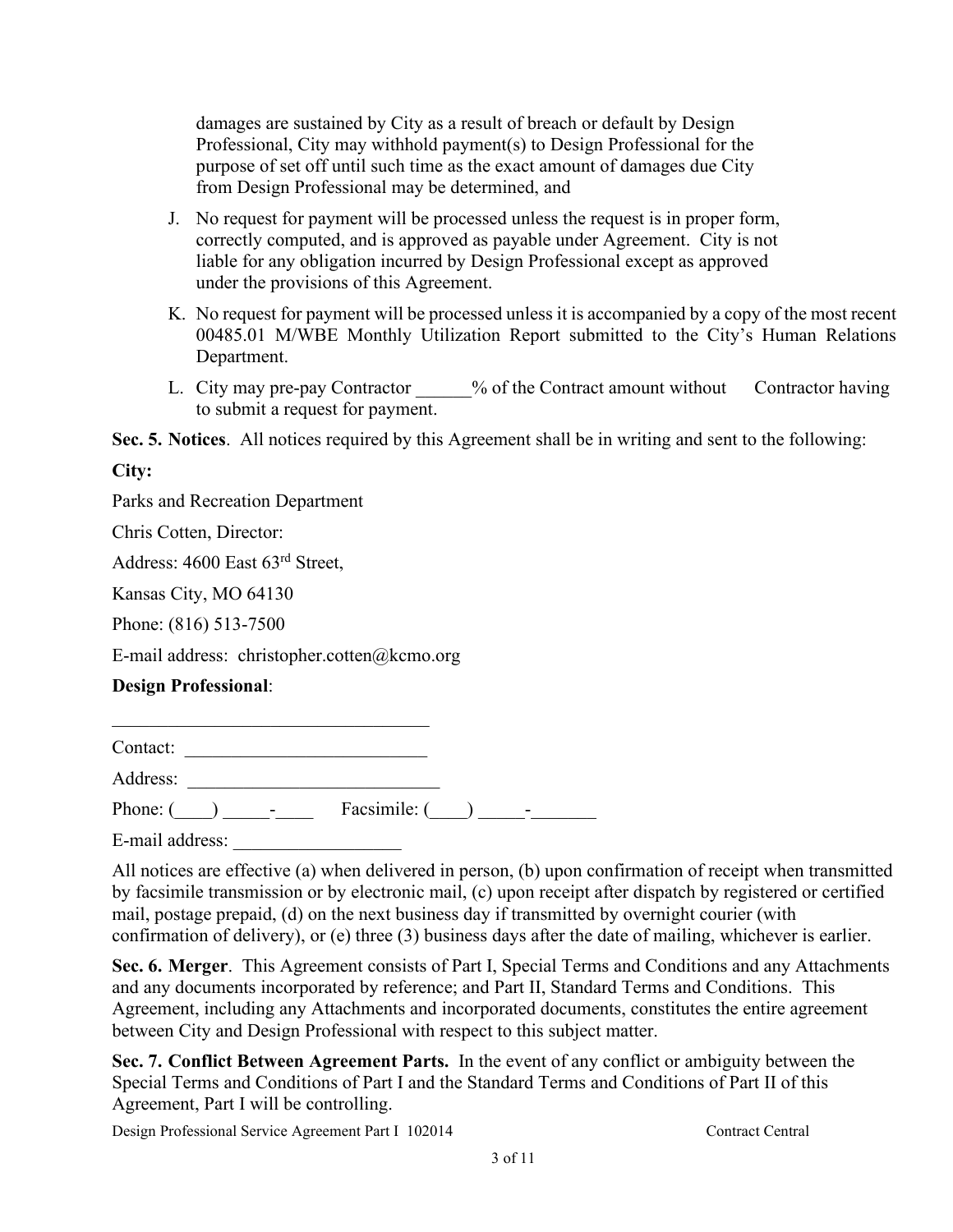## **Sec. 8. Responsibilities of City. City shall**:

- A. Make available to Design Professional all existing records, maps, plans, and other data possessed by City when such are necessary, advisable, or helpful to Design Professional in the completion of the work under this Agreement.
- B. If required or upon recommendation of Design Professional, retains the services of a soils/geotechnical consultant.
- C. Designate in writing a person to act as City representative with respect to the work to be performed under this Agreement; with such person having complete authority to transmit instructions, receive information, interpret and define City's policies and decisions with respect to the materials, equipment elements and systems pertinent to the work covered by this Agreement, and the responsibility to be available to inspect and review the work and to consult with Design Professional at any reasonable time.
- D. Provide standard City forms as required.
- E. Provide City Licensed Geographical Information System Data set forth in Attachment, incorporated into this Agreement.

**Sec. 9. Attachments to Part I.** The following documents are attachments to Part I of this Agreement and are attached hereto and incorporated herein by this reference:

**Sec. 10. Documents Incorporated by Reference.** The following documents are not attached to this Agreement but are incorporated into and made a part of this Agreement by this reference:

A.

**Sec. 11. Subcontracting.** Design Professional agrees that it will only subcontract with the subcontractor(s) it has listed on the "Subcontractor List Non-Construction."

**Sec. 12. Deletions to Part II, Standard Terms and Conditions.** The following sections of Part II, Standard Terms and Conditions, of this Agreement are hereby deleted:

A.

**Sec. 13. Replacements to Part II, Standard Terms and Conditions.** The following section(s) of Part II, Standard Terms and Conditions of this Agreement are hereby deleted and in lieu thereof, the following are hereby inserted:

A.

## **Sec. 14. Replacement to Part II, Standard Terms and Conditions, Section 3, Insurance.**

- A. Section 3, Paragraph A.1 of Part II, Standard Terms and Conditions of this Agreement is hereby deleted and in lieu thereof, the following is inserted:
- B. Commercial General Liability Insurance: with limits of \$3,000,000 per occurrence and \$3,000,000 aggregate, written on an "occurrence" basis. The policy shall be written or endorsed to include the following provisions:
	- a. Severability of Interests Coverage applying to Additional Insureds
	- b. Per Project Aggregate Liability Limit or, where not available, the aggregate limit shall be \$3,000,000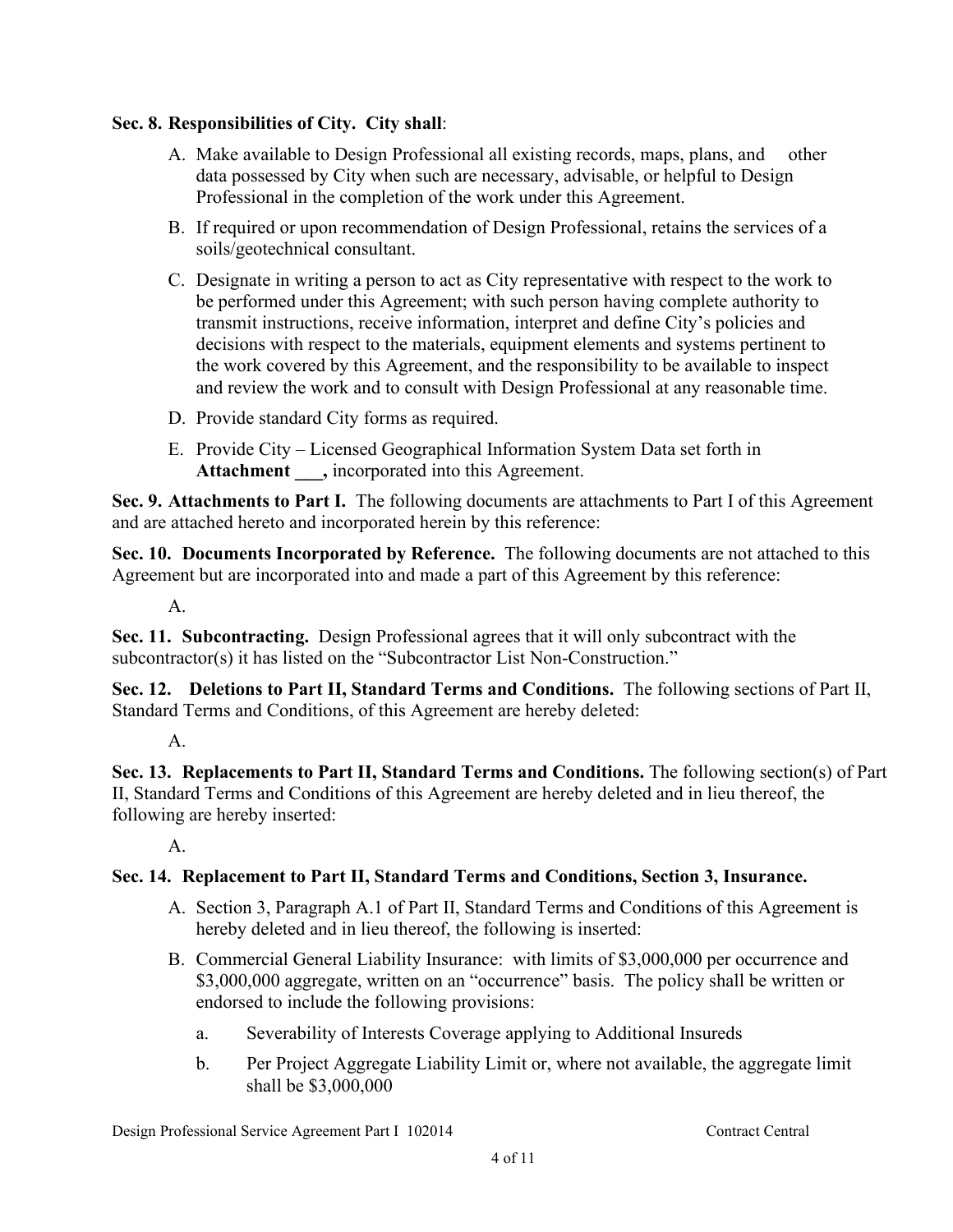- c. No Contractual Liability Limitation Endorsement
- d. Additional Insured Endorsement, ISO form CG20 10, or its equivalent
- C. Section 3, Paragraph A.3, of Part II, Standard Terms and Conditions of this Agreement is hereby deleted and in lieu thereof, the following is inserted:
	- (1) Commercial Automobile Liability Insurance: with a limit of \$3,000,000 written on an "occurrence" basis, covering owned, hired, and non-owned automobiles. If the Design Professional owns vehicles, coverage shall be provided on an "any auto" basis. If the Design Professional does not own any vehicles, coverage shall be provided on a "hired autos" and "nonowned autos" basis. The insurance will be written on a Commercial Business Auto form, or an acceptable equivalent, and will protect against claims arising out of the operation of motor vehicles, as to acts done in connection with the Agreement, by Design Professional.
- D. Section 3, Paragraph A.4, of Part II, Standard Terms and Conditions of this Agreement is hereby deleted and in lieu thereof, the following is inserted:
	- 1. Professional Liability Insurance with limits Per Claim/Annual Aggregate of  $\mathbb{S}$

**Sec. 15. Contract Information Management System**. Design Professional shall comply with City's Contract Information Management System requirements. Design Professional shall use City's Internet web based Contract Information Management System/Project Management Communications Tool provided by City and protocols included in that software during the term of this Contract. Design Professional shall maintain user applications to City's provided system for all personnel, subcontractors or suppliers as applicable.

**Sec. 16. Incorporation of Federal/State Laws and Regulation**. Design Professional shall administer and use the funds provided hereunder in conformance with all federal/state laws and regulations applicable to the use of those funds including, but not limited to, those laws and regulations which may be set forth in **Attachment** to this Agreement. The federal/state laws and regulations applicable to the use of funds provided under this Agreement including, but not limited to, those included in Attachment are incorporated and made a part of this Agreement by reference. Design Professional agrees that it is its responsibility to obtain and familiarize itself with those laws and regulations. All laws and regulations incorporated into this Agreement shall include all subsequent amendments.

**Sec. 17. Professional services certification.** Code Section 2-83, prohibiting Agreements with certain attorneys, architects, engineers and other professionals thereunder, shall apply to this Agreement. Design Professional certifies that it is not an architect, engineer, or other professional, exclusive of medical doctors or appraisers, who at the time of the issuance of the Agreement, serves as an expert witness for any litigation against City, and that it will not serve as an expert witness for any litigation against City during the term of this Agreement.

**Sec. 18. Effectiveness; Date.** This Agreement will become effective when the City's Director of Finance has signed it. The date this Agreement is signed by the City's Director of Finance will be deemed the date of this Agreement.

Each party is signing this Agreement on the date stated opposite that party's signature.

Design Professional Service Agreement Part I 102014 Contract Central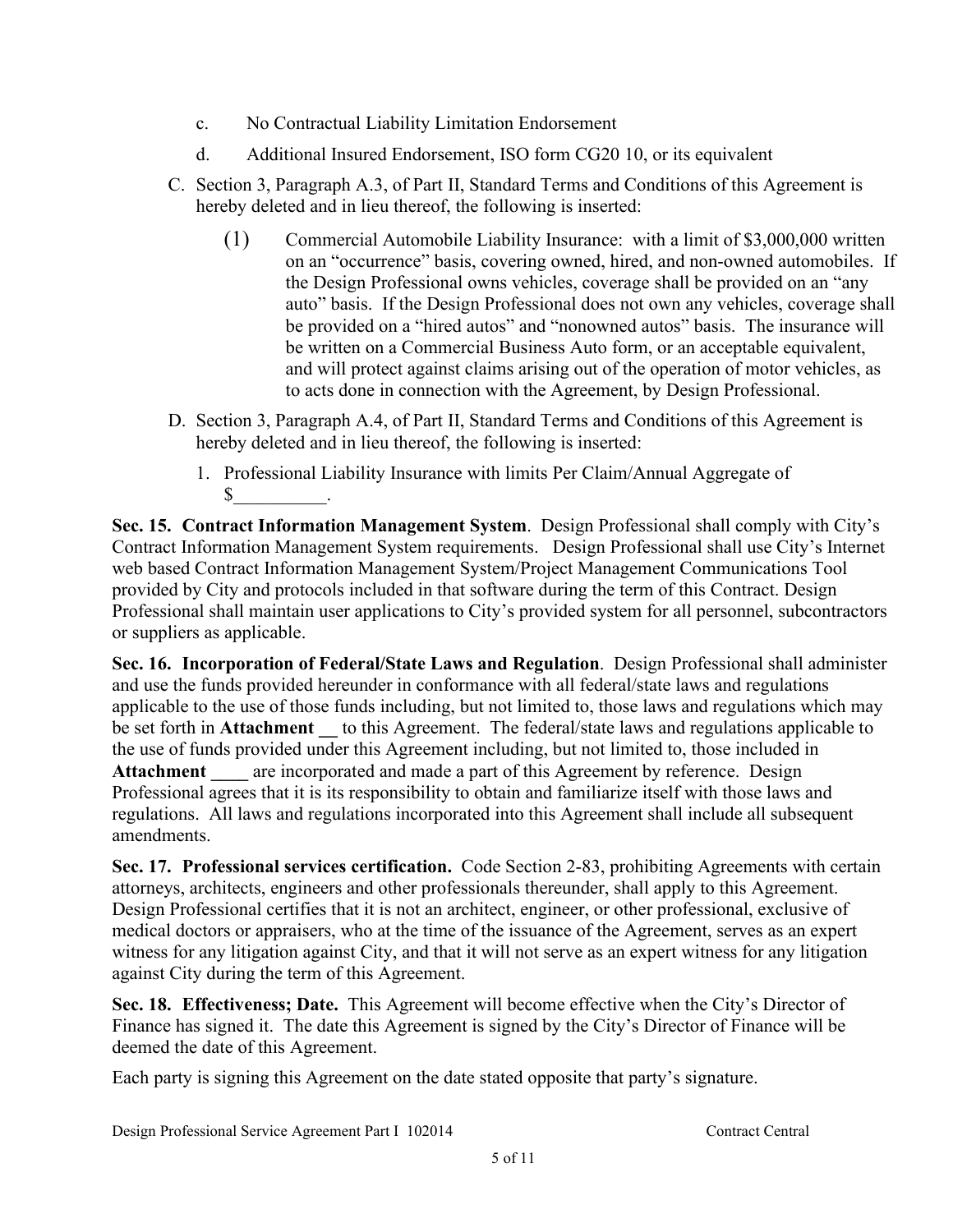## **THIS AGREEMENT CONTAINS INDEMNIFICATION PROVISIONS**

### **DESIGN PROFESSIONAL**

I hereby certify that I have authority to execute this document on behalf of Design Professional

|--|

| Nar<br>vame:<br>◡. |  |  |  |
|--------------------|--|--|--|
|                    |  |  |  |

Title: \_\_\_\_\_\_\_\_\_\_\_\_\_\_\_\_\_\_\_\_\_\_\_\_\_\_\_\_\_\_\_

# **KANSAS CITY, MISSOURI**

| By:    |  |
|--------|--|
| Name:  |  |
| Title: |  |

Authorized by the Board of Parks and Recreation Commissioners, Resolution Number .

Secretary to the Board

Date:

Date:

 $\mathcal{L}_\mathcal{L}$  , where  $\mathcal{L}_\mathcal{L}$  , we are the set of the set of the set of the set of the set of the set of the set of the set of the set of the set of the set of the set of the set of the set of the set of the set o

 $\mathcal{L}_\mathcal{L}$  , which is a set of the set of the set of the set of the set of the set of the set of the set of the set of the set of the set of the set of the set of the set of the set of the set of the set of the set of

Approved as to form:

Assistant City Attorney

I hereby certify that there is a balance, otherwise unencumbered, to the credit of the appropriation to which the foregoing expenditure is to be charged, and a cash balance, otherwise unencumbered, in the Treasury, to the credit of the fund from which payment is to be made, each sufficient to meet the obligation hereby incurred.

| Director of Finance | Date |
|---------------------|------|
|                     |      |

\_\_\_\_\_\_\_\_\_\_\_\_\_\_\_\_\_\_\_\_\_\_\_\_\_\_\_\_\_\_\_\_\_\_\_\_\_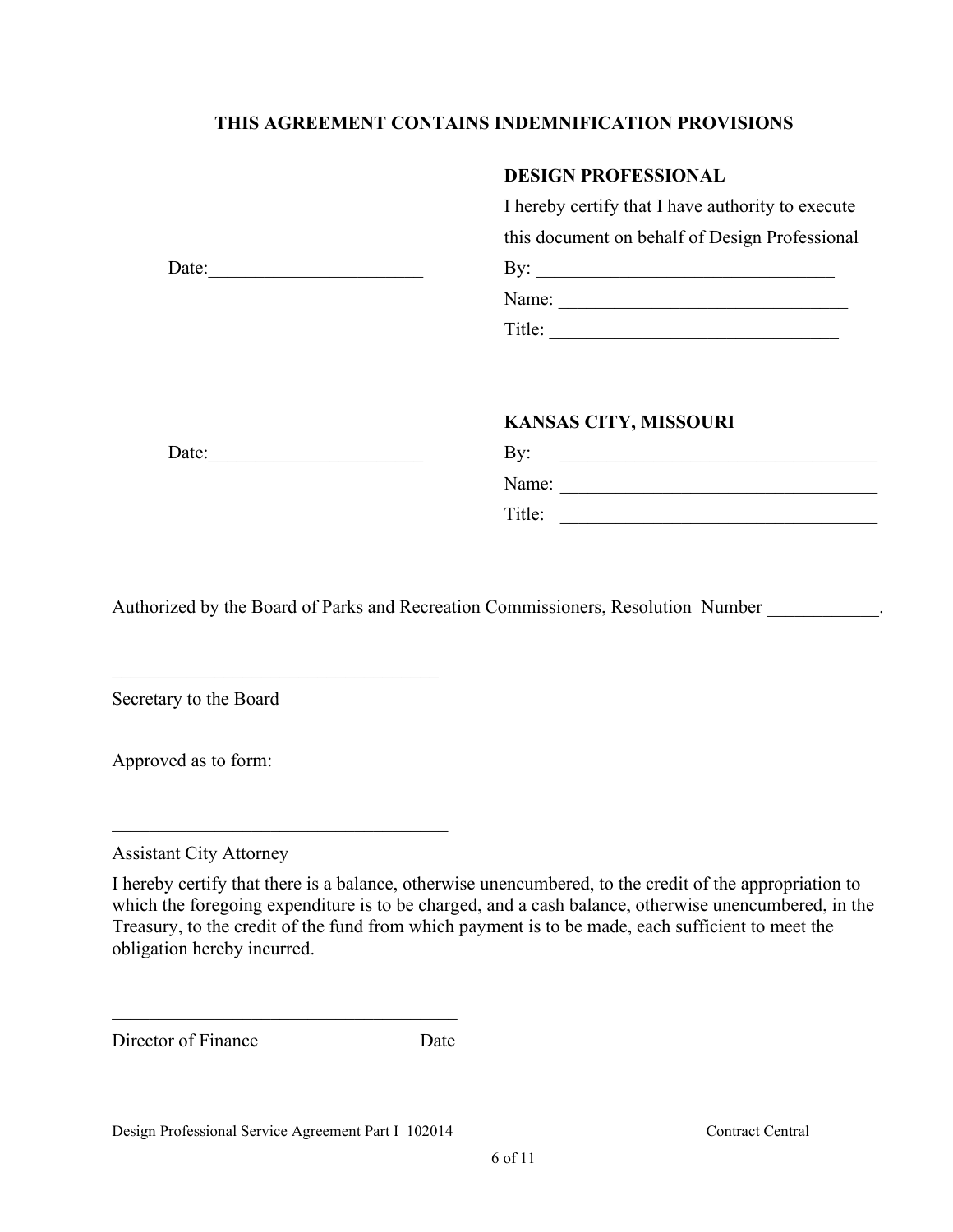## **ATTACHMENT \_**\_\_

## **CITY – LICENSED GEOGRAPHICAL INFORMATION SYSTEM DATA**

CITY will provide licensed materials for Geographical Information Systems to be used for the project as follows:

**Grant of License.** CITY grants to DESIGN PROFESSIONAL and DESIGN PROFESSIONAL hereby accepts, upon the express terms and conditions contained in this Agreement, a non-exclusive License to use the information described herein in the form produced and maintained by the Geographical Information System produced and maintained by City.

**License Materials.** The materials licensed for use by DESIGN PROFESSIONAL under this Agreement are the forms which can be read or manipulated by computer of the geographical and physical characteristic information collected and assimilated in the records of City ("Licensed Materials").

**Use of Licensed Materials.** Subject to the terms, conditions and prohibitions of this Agreement, DESIGN PROFESSIONAL shall be entitled to use the information contained in the Licensed Materials to accomplish the scope of services provided by DESIGN PROFESSIONAL. At the completion of the Agreement, DESIGN PROFESSIONAL shall return all materials to the CITY, and shall permanently remove the Licensed Materials from any media used by DESIGN PROFESSIONAL. At the end of the Agreement, DESIGN PROFESSIONAL shall provide a written certification that all materials are returned and that all Licensed Materials, including copies, have been removed from the equipment or media of DESIGN PROFESSIONAL.

**Transfer of Licensed Materials.** This license is expressly nontransferable and DESIGN PROFESSIONAL shall not transfer any interest, entitlement or obligation under this Agreement to any other person or entity.

**Data.** The data and information contained in the Licensed Materials shall be those files and systems as recorded and existing as of the time DESIGN PROFESSIONAL requests the information.

**Title.** The custody and title and all other rights and interests in the Licensed Materials are and shall at all times remain with the CITY and with the Offices or officials of the CITY having official custody of the Licensed Materials.

**Not Public Records.** The database in the form of the Licensed Materials is proprietary, intellectual property of the CITY and shall not be considered or deemed as open, public records, except as provided in §256.670, RSMo. DESIGN PROFESSIONAL shall and hereby expressly agrees that it will, recognize the property interests of CITY and CITY agrees that it is not, pursuant to this License, a custodian of any open, public records, except as may exist pursuant to §256.670 RSMo.

Design Professional Service Agreement Part I 102014 Contract Central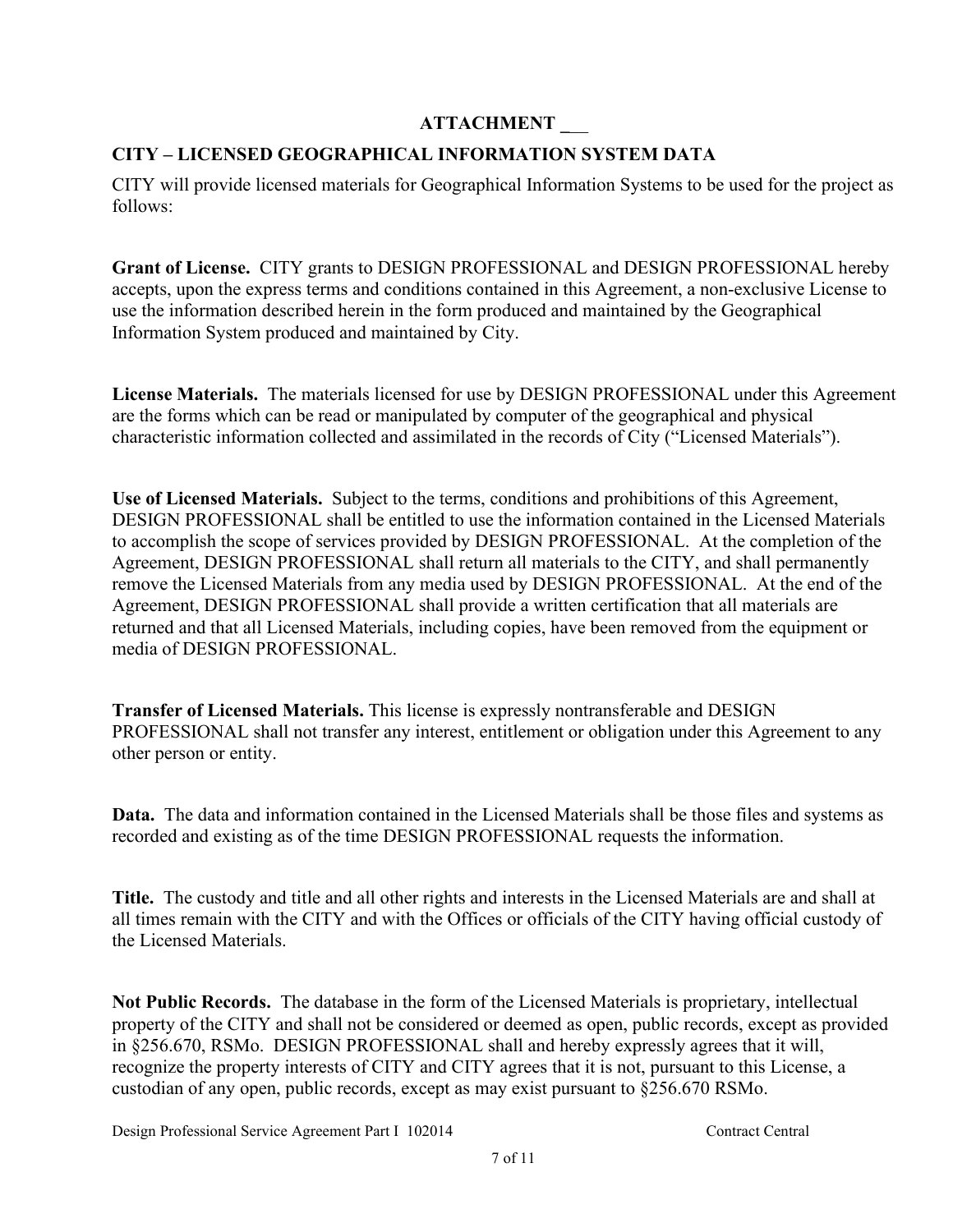**Access to Materials.** Pursuant to the terms and conditions of this agreement, DESIGN PROFESSIONAL shall be provided access to obtain the Licensed Materials in a periodic basis for the term of this Agreement. As provided in this Agreement, DESIGN PROFESSIONAL, shall be entitled to any Modifications, updates, renewals or additional data or information under the License granted by this Agreement.

**Updated Material and Modifications.** CITY shall in accordance with this Agreement and upon request of the DESIGN PROFESSIONAL provide to DESIGN PROFESSIONAL updates to or modifications of all or any specific parts of the data or information in the Licensed Materials. Any such updates or modifications provided by CITY shall be covered by and subject to each and all of the terms and conditions of this Agreement. Furthermore, upon completion or termination of this Agreement, DESIGN PROFESSIONAL, will provide to CITY in a compatible form, updated information developed during the execution of the Scope of Services provided by DESIGN PROFESSIONAL.

**Data Contents.** The data contained in the materials licensed by CITY to DESIGN PROFESSIONAL under this Agreement shall include that information necessary to allow DESIGN PROFESSIONAL to perform scope of services outlined in the Agreement.

**Waiver.** The waiver of any breach of any provision of this license shall not constitute a waiver of any subsequent breach of the same or other provisions of the Agreement.

**Modifications.** Any modification to the rights provided herein for licensed materials shall be in writing executed by each party.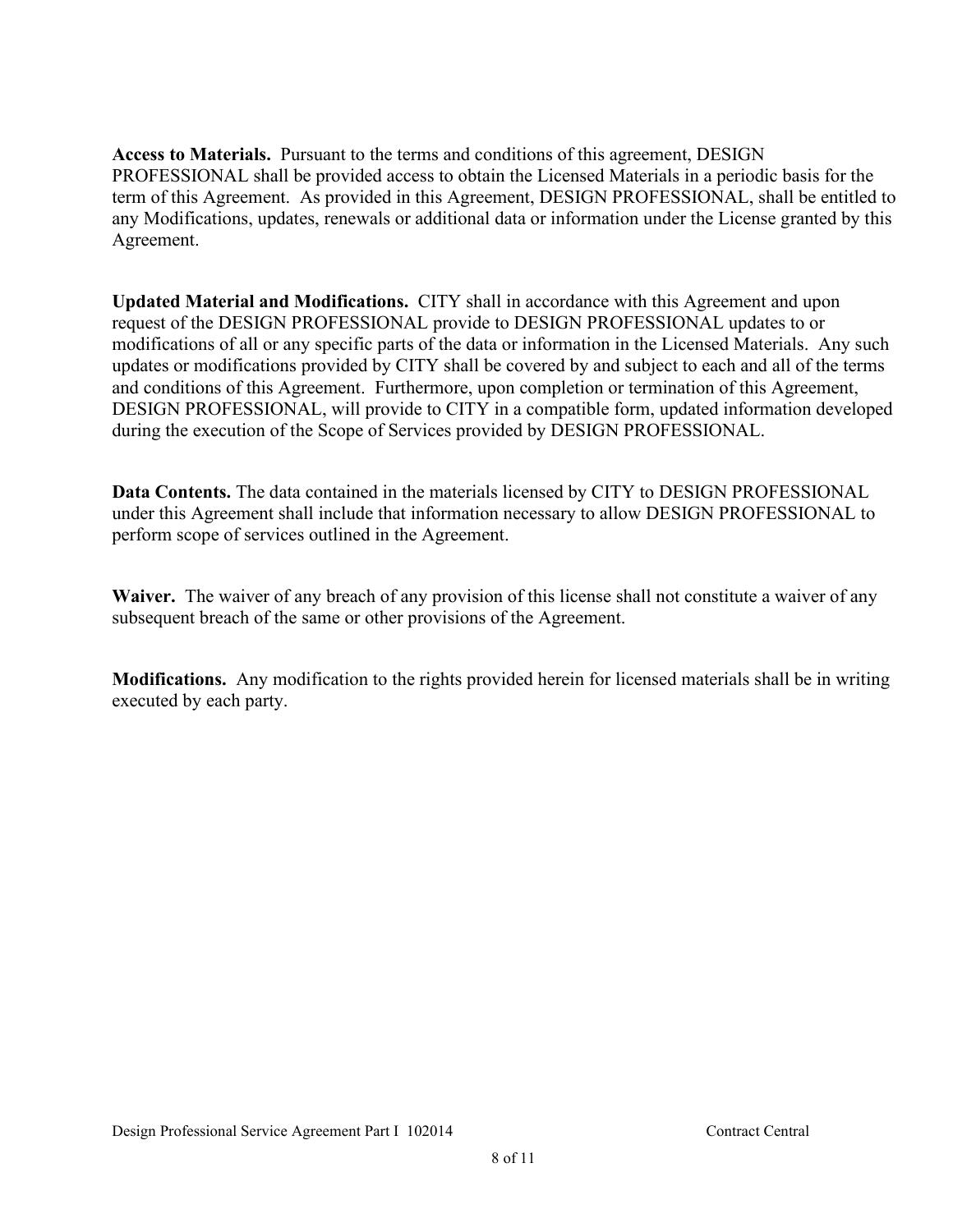## **ATTACHMENT \_\_\_\_**

## **ELECTRONIC DATA REQUIREMENTS**

## **A. Kansas City Plan Room - Electronic Format Requirements and Naming Conventions**

- 1. In addition to other deliverables included in this Contract, items listed below are requirements to accommodate posting bids documents, plans and specifications on the Kansas City Plan Room.
- 2. Prime Design Professional/Consultant and Sub-Consultants shall adhere to the following electronic format requirements and use the naming conventions as set out below:
	- a. **Drawings/plans**
		- (1) Drawings/plans should be rendered as 200-300 dpi **PDF Format** images. No files may be larger than 5 megabytes in size. Plans/Drawings numbering should follow Form 00015 List of Drawings.
		- (2) File names may not include any symbols such as  $\leq \cdot : \cdot$  " $\setminus$  | ?  $\cdot \& \neq \cdot$  " $\setminus$  |  $\setminus$   $\setminus$  +
		- (3) FILE NAMES: Plans/Drawings numbering should follow Form 00015 List of Drawings. All plans should be named in the following manner: three digit sequential number-brief descriptor. For example: 001-Cover.**pdf** or 002-arc1.**pdf**

## b. **CSI specification sections (project manuals)**

- (1) CSI specification sections should be named by division, using DIV as a prefix. For example:
	- (a) DIV01.PDF (Technical, Project Specific)
	- (b) DIV02.PDF
	- (c) DIV03.PDF

## **c. Summary:**

- (1) Division 00 and 01 in Microsoft Word or Excel
- (2) Division 2-16 in PDF Format
- (3) Completed document originals of Plans and Diagrams of project must be submitted as 200- 300 dpi **PDF Format** images.

*Note: The following remaining sections should be included for projects being processed in e-Builder. Delete these sections in their entirety if they are not applicable. Be certain to remove this note before your final Contract Document is printed.*

## **B. General Requirements**

- 1. Professional Services Consultant/Contractor and its Sub-Consultant/Contractor(s) shall provide at a minimum, the following to its staff:
	- a. **Computer**: Minimum Intel Pentium® 4 Processor 2.4 GHz or equivalent processor with 512MB of RAM; recommended Centrino Duo® Processors 1.6 GHz or equivalent with 2GB of RAM, or higher.
	- b. **Computer Operation System**: Windows XP, Windows Vista, or Windows 7
	- c. **Web Browser**: Microsoft Internet Explorer 9
	- d. **Work and Spreadsheet Processors**: Microsoft Office Word, Excel and Outlook
	- e. **Scheduling Software**: Microsoft Project or Primavera
	- f. **Internet Service Provider**: A reliable ISP in the area of the Project
	- **g. Connection Speed/Minimum Bandwidth**: DSL, ADSL or T1 Line for transferring a minimum of **3 Mbps** Downstream **and 512 Kbps** Upstream

## **C. Contract Information Management System - Project Web Requirements**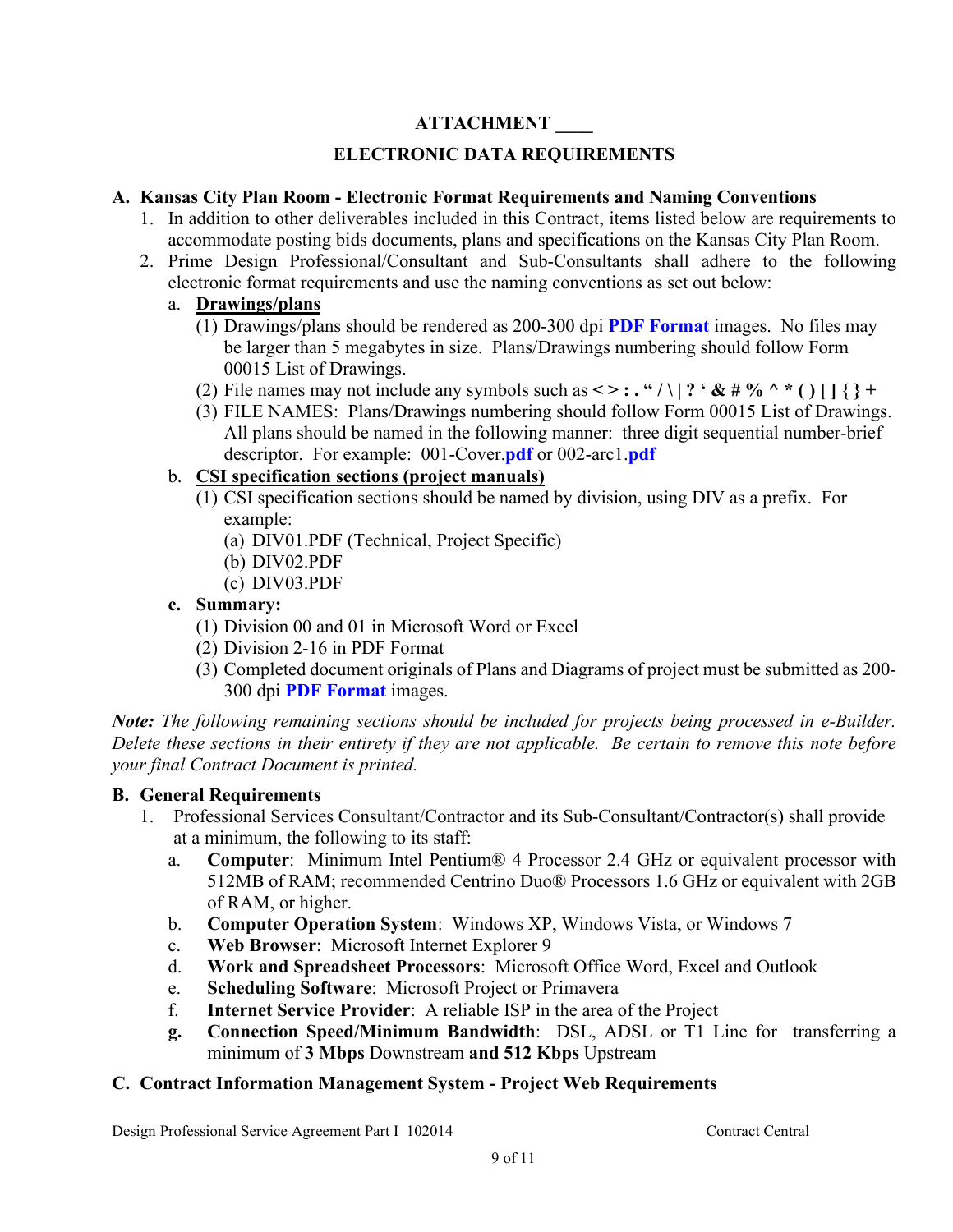- 1. The City will utilize a web based contract information management system/project management tool in the administration of this Contract. This web based application database is a collaboration tool selected and provided by City, which will allow all project team members continuous access through the Internet to important contract/project data as well as up to the minute decision and approval status information.
- 2. Design Professional shall provide and shall require its sub-consultants to provide its management personnel assigned to this Contract with access to personal computers and the Internet on a daily basis same.
- 3. Design Professional shall conduct Project controls, outlined by the City utilizing the web based application database selected and provided by City. **This designated web based application database will be provided by the** Design Professional to its sub-consultants. No additional software will be required. City will assist Design Professional in providing training of sub-Consultant's personnel.
- 4. Design Professional shall have and shall require its sub-consultants the responsibility for visiting the Project web site on a daily basis, and as necessary to be kept fully appraised of Contract/Project developments, for correspondence, assigned tasks and other matters that transpire on the site and .
	- a. These may include but are not limited to: Contracts, Contract Exhibits, Contract Amendments, Drawing Issuances, Addenda, Bulletins, Permits, Insurance & Bonds, Safety Program Procedures, Safety Notices, Accident Reports, Personnel Injury Reports, Schedules, Site Logistics, Progress Reports, Daily Logs, Non-Conformance Notices, Quality Control Notices, Punch Lists, Meeting Minutes, Requests for Information, Submittal Packages, Substitution Requests, Monthly Payment Request Applications, Supplemental Instructions, Owner Variation Directives, Potential Variation Orders, Variation Order Requests, Variation Orders, and the like.
	- b. All supporting data including but not limited to shop drawings, product data sheets, manufacturer data sheets and instructions, method statements, safety MSDS sheets, Substitution Requests and required documentation will be submitted in digital format via the web based application database selected and provided by City.

## D. **Electronic File Requirements – Closeout**

- 1. All documents (including as-built drawings) shall be converted or scanned into the Abode Acrobat (.PDF) file format and uploaded to the web based application database selected and provided by City.
- 2. In addition to the standard closeout submittal requirements detailed elsewhere in the Contract Documents, the Prime Design Professional/Consultant and Sub-Consultants shall also submit all closeout documents including but not limited to all "As-Built Drawings", catalog cuts and Owner's Operation and Maintenance manuals in digital format.

## **E. Project Management Communications - Construction**

- 1. The Contractor shall use the Internet web based contract information management system/project management communications tool selected and provided by City, and protocols included in that software during the term of this Contract. The use of project management communications as herein described does not replace or change any contractual responsibilities of the participants.
- 2. The project communications database is on-line and fully functional. User registration, electronic and computer equipment, and Internet connections are the responsibility of each project participant. The sharing of user accounts is prohibited.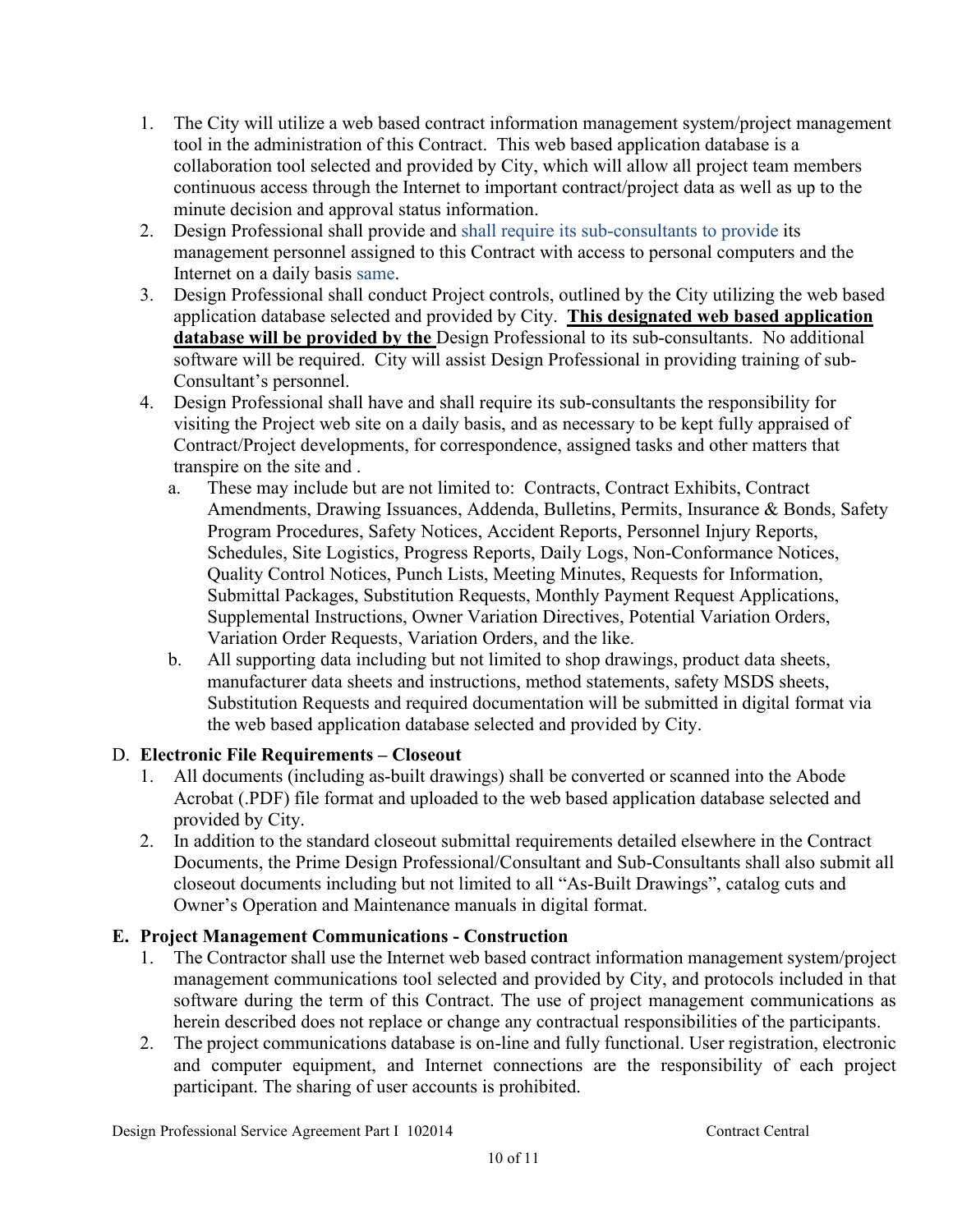- 3. Training: City's software service provider will provide a group training sessions scheduled by City, the cost of which is included in the initial users fee. Users are required to attend the scheduled training sessions they are assigned. Requests for specific scheduled classes will be on a first come first served basis for available spaces. Companies may also obtain group training from City's software service provider at their own expense
- 4. Support: City's software service provider will provide on-going support through on-line help files.
- 5. Project Archive: The archive shall be available to each team member at a nominal cost. The archive set will contain only documents that the firm has security access to during construction. All legal rights in any discovery process are retained. Archive material shall be ordered from City's software service provider.
- 6. Copyrights and Ownership: Nothing in this specification or the subsequent communications supersedes the parties' obligations and rights for copyright or document ownership as established by the Contract Documents. The use of CAD files, processes or design information distributed in this system is intended only for the project specified herein.
- 7. Purpose: The intent of using a project management communication tool is to improve project work efforts by promoting timely initial communications and responses. Secondly, to reduce the number of paper documents while providing improved record keeping by creation of electronic document files.
- 8. Authorized Users: Access to the web site will be by individuals who are licensed users.
	- a. Individuals may use the User Application included in these specifications or may request the User Application.
	- b. Authorized users will be contacted directly by the web site provider, who will assign the temporary user password.
	- c. Individuals shall be responsible for the proper use of their passwords and access to data as agents of the company in which they are employed.
- 9. Administrative Users: Administrative users have access and control of user licenses and all posted items. **DO NOT POST PRIVATE OR YOUR COMPANY CONFIDENTIAL ITEMS IN THE DATABASE!** Improper or abusive language toward any party or repeated posting of items intended to deceive or disrupt the work of the project will not be tolerated and will result in deletion of the offensive items and revocation of user license at the sole discretion of the Administrative User(s).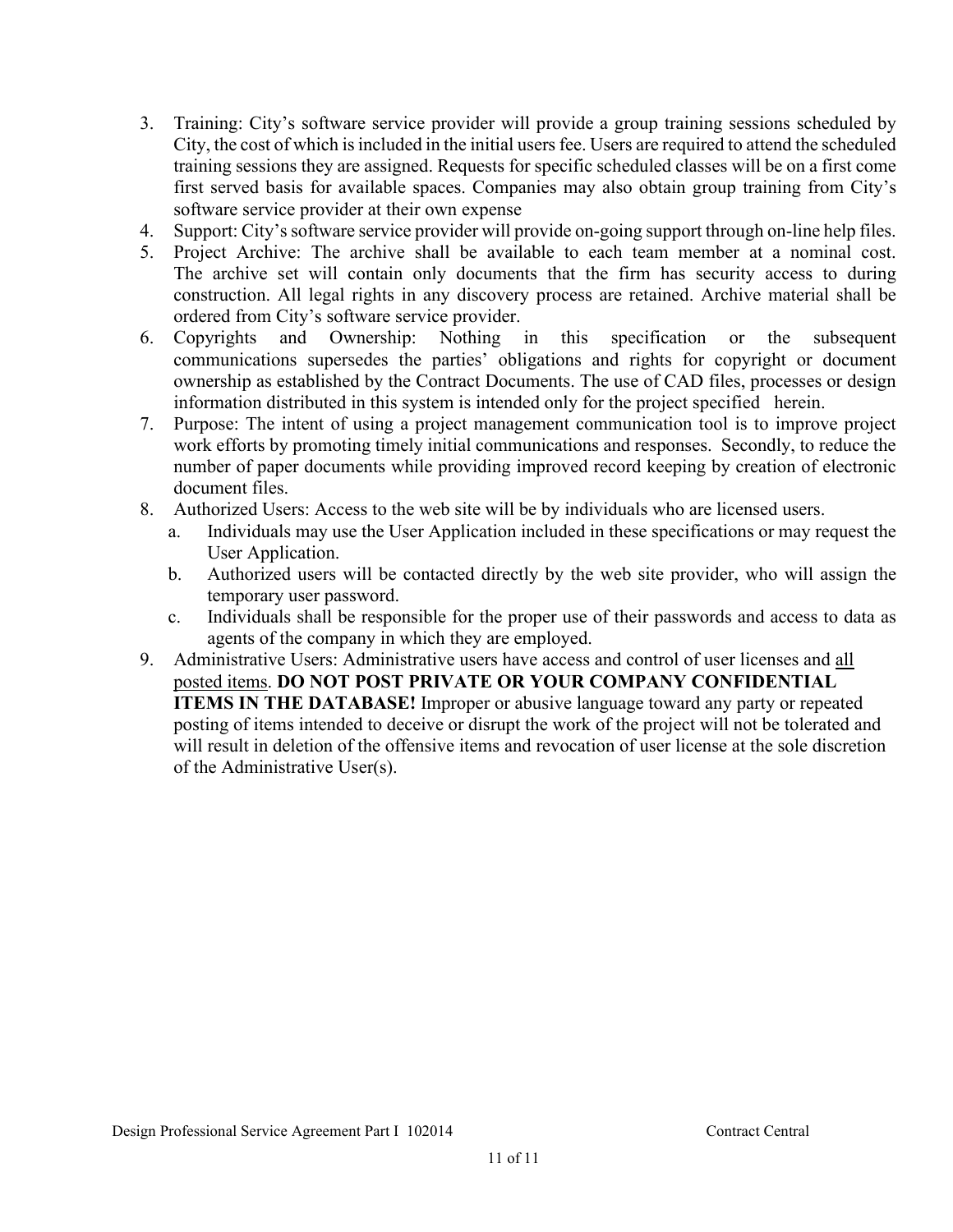### **PART II**

### **STANDARD TERMS AND CONDITIONS**

### **Sec. 1. General Indemnification.**

A. For purposes of this Section 1 only, the following terms shall have the meanings listed:

1. **Claims** means all claims, damages, liability, losses, costs and expenses, court costs and reasonable attorneys' fees, including attorneys' fees incurred by the City in the enforcement of this indemnity obligation.

2. **Design Professional's Agents** means Design Professional's officers, employees, subcontractors, subconsultants, successors, assigns, invitees, and other agents.

3. **City** means City, its Program Manager/Construction Advisor and any of their agents, officials, officers and employees.

B. Design Professional's obligations under this Section with respect to indemnification for acts or omissions, including negligence, of City shall be limited to the coverage and limits of General (not Professional) Liability insurance that Design Professional is required to procure and maintain under this Agreement. Design Professional affirms that it has had the opportunity to recover the costs of the liability insurance required in this Agreement in its contract price.

C. Design Professional shall defend, indemnify and hold harmless City from and against all Claims arising out of or resulting from all acts or omissions in connection with this Agreement caused in whole or in part by Design Professional or Design Professional's Agents, regardless of whether or not caused in part by an act or omission, including negligence, of City. Design Professional is not obligated under this Section to indemnify City for the sole negligence of City.

- D. Nothing in this section shall apply to indemnification for professional negligence which is specified in a separate provision of this Agreement.
	- E. In no event shall the language in this section constitute or be construed as a waiver or limitation of the City's rights or defenses with regard to sovereign immunity, governmental immunity, or other official immunities and protections as provided by the federal and state constitutions or by law.

#### **Sec. 2. Indemnification for Professional Negligence.**

Design Professional shall indemnify, and hold harmless City and any of its agencies, officials, officers, or employees from and against all claims, damages, liability, losses, costs, and expenses, including court costs and reasonable attorneys' fees, to the extent caused by any negligent acts, errors, or omissions of the Design Professional, its officers, employees, subconsultants, subcontractors, successors, assigns, invitees and other agents, in the performance of professional services under this Agreement. Design Professional is not obligated under this Section to indemnify City for the negligent acts of City or any of its agencies, officials, officers, or employees.

### **Sec 3. Insurance.**

A. Design Professional shall procure and maintain in effect throughout the duration of this Agreement, and for a period of two (2) years thereafter, insurance coverage not less than the types and amounts specified below. In the event that additional insurance, not specified herein, is required during the term of this Agreement, Design Professional shall supply such insurance at City's cost. Policies containing a Self-Insured Retention are unacceptable to City unless City approves in writing the Design Professional Self-Insured Retention.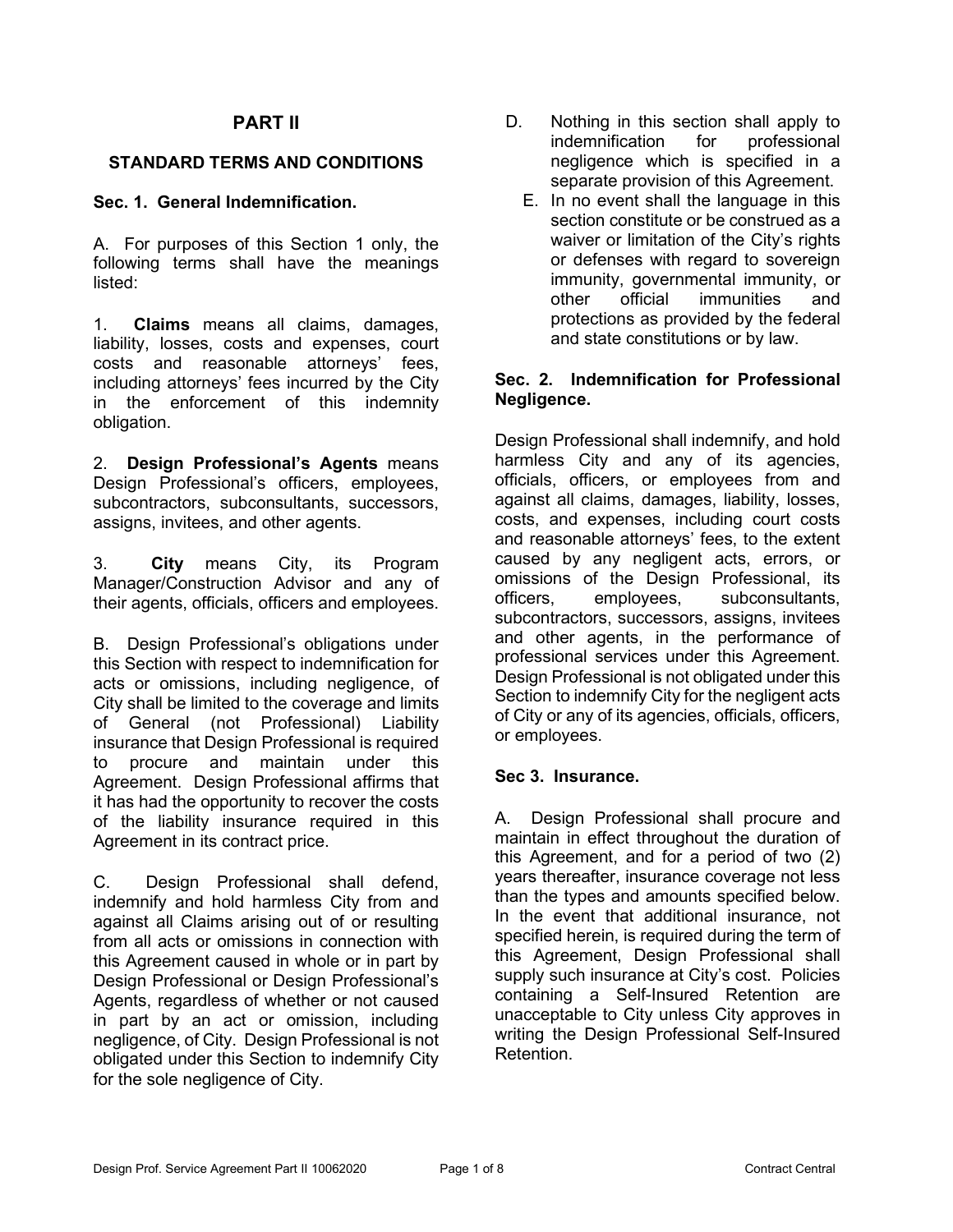1. Commercial General Liability Insurance: with limits of \$1,000,000 per occurrence and \$2,000,000 aggregate, written on an "occurrence" basis. The policy shall be written or endorsed to include the following provisions:

a. Severability of Interests Coverage applying to Additional Insureds

b. Per Project Aggregate Liability Limit or, where not available, the aggregate limit shall be \$2,000,000

c. No Contractual Liability Limitation Endorsement

d. Additional Insured Endorsement, ISO form CG20 10, or its equivalent

2. Worker's Compensation Insurance: as required by statute, including Employers Liability with limits of:

Workers Compensation Statutory Employers Liability

\$100,000 accident with limits of: \$500,000 disease-policy limit \$100,000 disease-each employee

3. Commercial Automobile Liability Insurance: with a limit of \$1,000,000 written on an "occurrence" basis, covering owned, hired, and non-owned automobiles. If the Design Professional owns vehicles, coverage shall be provided on an "any auto" basis. If the Design Professional does not own any vehicles, coverage shall be provided on a "hired autos" and "nonowned autos" basis. The insurance will be written on a Commercial Business Auto form, or an acceptable equivalent, and will protect against claims arising out of the operation of motor vehicles, as to acts done in connection with the Agreement, by Design Professional.

4. Professional Liability Insurance with limits Per Claim/Annual Aggregate of \$1,000,000.

B. The Commercial General Liability Insurance specified above shall provide that City and its agencies, officials, officers, and employees, while acting within the scope of their authority, will be named as additional insureds for the services performed under this Agreement. Design Professional shall provide to City at execution of this Agreement a certificate of insurance showing all required endorsements and additional insureds. The certificates of insurance will contain a provision stating that should any of the policies described in the certificate be cancelled before the expiration date thereof, notice will be delivered in accordance with the policy provisions.

C. The Commercial General Liability and Commercial Automobile Liability insurance specified above shall contain a cross-liability or severability of interest clause or endorsement and shall contain a provision or endorsement that the costs of providing the insureds a defense and appeal, including attorneys' fees, as insureds, shall be supplementary and shall not be included as part of the policy limits but shall remain the insurer's responsibility. Insurance covering the specified additional insureds shall be primary insurance, and all other insurance carried by the additional insureds shall be excess insurance. With respect to Commercial Automobile Liability, Commercial General Liability, and any Umbrella Liability Insurance, Design Professional shall require its insurance carrier(s) to waive all rights of subrogation against City and its agencies, officials, officers, and employees.

D. All insurance coverage must be written by companies that have an A.M. Best's rating of "A-V" or better, and are licensed or approved by the State of Missouri to do business in Missouri.

E. Design Professional's failure to maintain the required insurance coverage will not relieve Contractor of its contractual obligation to indemnify the City pursuant to Sections 1 and 2. If the coverage afforded is cancelled or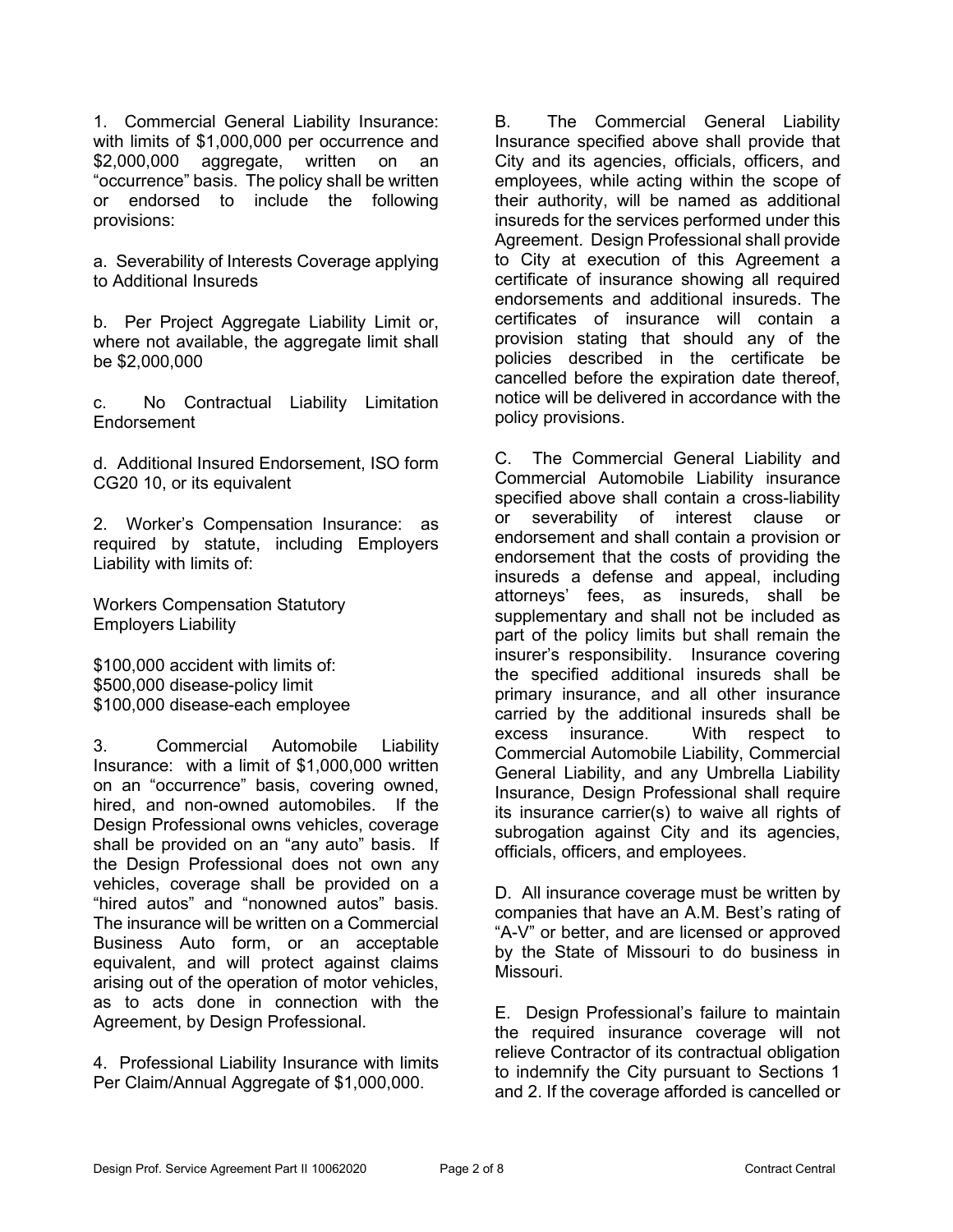changed or its renewal is refused, Design Professional shall give at least 30 days prior written notice to City. In the event of Design Professional's failure to maintain the required insurance in effect, City may order Design Professional to immediately stop work, and upon ten (10) days notice and an opportunity to cure, may pursue its remedies for breach of this Agreement as provided for herein and by law.

F. In no event shall the language in this Section constitute or be construed as a waiver or limitation of the City's rights or defenses with regard to sovereign immunity, governmental immunity, or other official immunities and protections as provided by the federal and state constitutions or by law.

### **Sec. 4. Design Standards and Endorsement.**

A. Except as otherwise directed in writing by City, in the performance of services under this Agreement, Design Professional shall comply with all design standards required by federal. state, local laws or codes including but not limited to all applicable provisions of:

- 1. Title II of the 2010 ADA Standards for Accessible Design as amended from time to time;
- 2. the Clean Air Act(42 U.S.C. 7401 *et seq.* and the Clean Water Act (33 U.S.C. 1251 *et seq.*
- 3. the Missouri Clean Water Law (Chapter 644 RSMo) together with any accompanying regulation(s) contained in the Missouri Code of State Regulations (CSR Title 10), as well as any implementing permits; and
- 4. Kansas City Code Sec. 3-71. LEED gold standard.

Design Professional shall notify and explain to City any applicable exceptions under these acts.

B. Design Professional shall use

all design standards recognized and used in the industry in the performance of services under this agreement. Design Professional shall endorse all plans and specifications, or estimates, and engineering data furnished under this Agreement if prepared by Design Professional. All subcontractors as appropriate shall endorse their respective plans and specifications, or estimates, and engineering data furnished for the Plan or Project.

C. Design Professional shall monitor quality assurance for their design services and shall revise the design and plans at their own expense in case of error or oversight in design by Design Professional or any subcontractor to Design Professional.

#### **Sec. 5. Copyright and Ownership of Documents.**

A. Design Professional shall on its behalf and on behalf of its employees and agents, promptly communicate and disclose to City all computer programs, documentation, software and other copyrightable works and all discoveries, improvements and inventions conceived, reduced to practice or made by Design Professionals or its agents, whether solely or jointly with others, during the term of this Agreement resulting from or related to any work Design Professional or its agents may do on behalf of City or at its request. All inventions and copyrightable works that Design Professional is obligated to disclose shall be and remain entirely the property of City. It is agreed that all inventions and copyrightable works are works made for hire and shall be the exclusive property of City. Design Professional hereby assigns to City any rights it may have in such copyrightable works. Design Professional shall cooperate with City in obtaining any copyrights or patents.

B. Original documents, including plans, specifications, reports, maps, models and renderings, including electronic media, prepared or obtained under the terms of this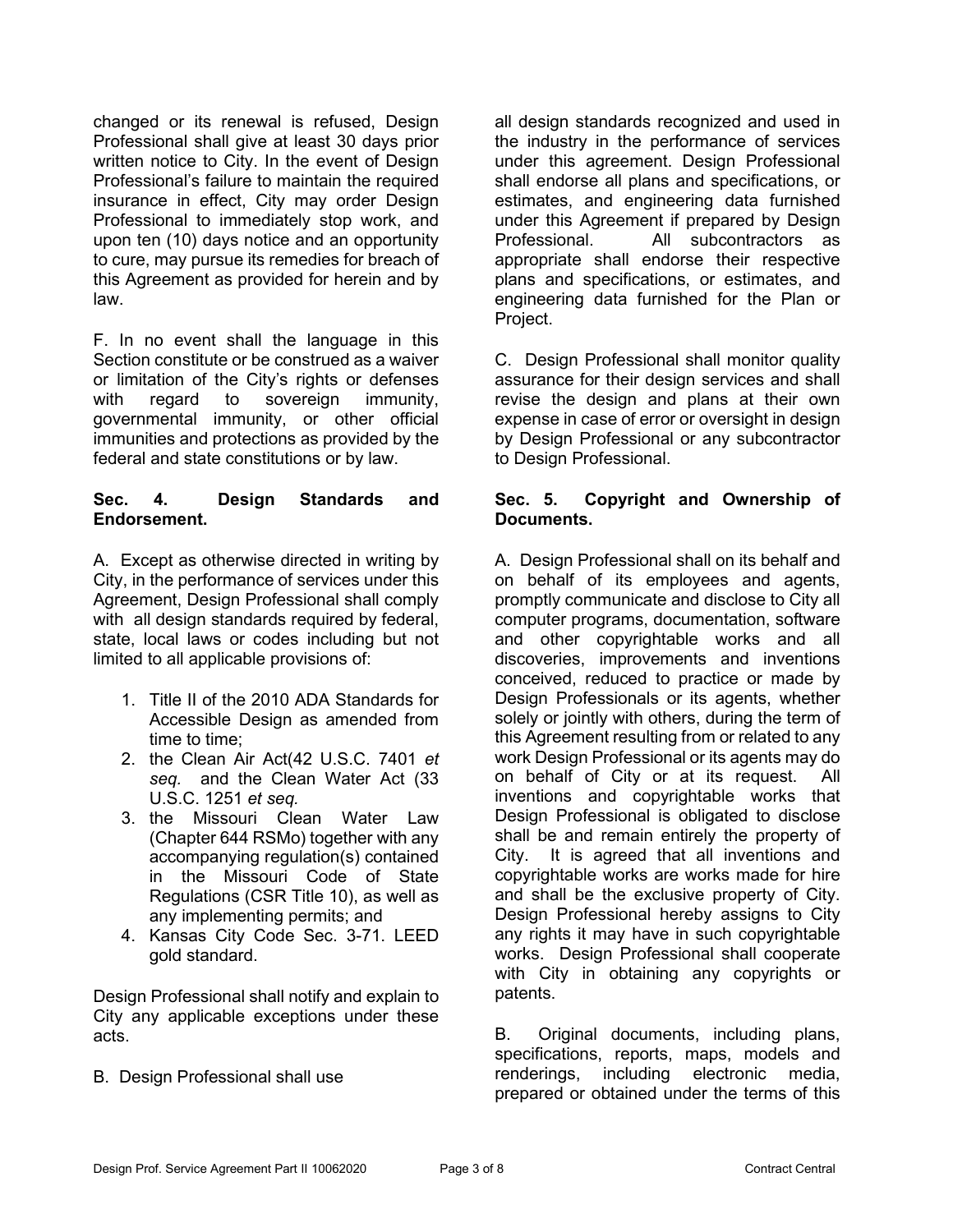Agreement shall be delivered to and become the property of City and basic survey notes, diaries, sketches, charts, computations and other data shall be made available upon request by City without restriction or limitation of their use. There shall be no legal limitations upon City in the subsequent use of the documents or ideas developed in the documents. In the event that any of the documents are reused by City, the nameplates or other identification to the Design Professional will be removed and the Design Professional will be released of subsequent liabilities. In the event that any of the design drawings are reused or modified by City, the name plates or other identification to the Design Professional will be removed.

### **Sec. 6. Governing Law.**

This Contract shall be construed and governed in accordance with the laws of the State of Missouri without giving effect to Missouri's choice of law provisions. The City and Design Professional: (1) submit to the jurisdiction of the state and federal courts located in Jackson County, Missouri; (2) waive any and all objections to jurisdiction and venue; and (3) will not raise forum non conveniens as an objection to the location of any litigation.

## **Sec. 7. Compliance with Laws.**

Design Professional shall comply with all federal, state and local laws, ordinances and regulations applicable to the work and this Agreement.

### **Sec. 8. Termination for Convenience.**

A. City may, at any time upon ten (10) days notice to Design Professional specifying the effective date of termination, terminate this Agreement, in whole or in part. If this Agreement is terminated by City, City shall be liable only for payment for services rendered before the effective date of termination. Design Professional shall prepare an accounting of the services performed and money spent by Design Professional up to the effective date of termination and shall return to City any remaining sums within thirty (30) days of such date.

B. If this Agreement is terminated prior to Design Professional's completion of services, all work or materials prepared or obtained by Design Professional pursuant to this Agreement shall become City's property.

C. If this Agreement is terminated prior to Design Professional's completion of the services to be performed hereunder, Design Professional shall return to City and sums paid in advance by City for services that would otherwise have had to be rendered between the effective date of termination and the original ending date of the Agreement. Design Professional shall prepare an accounting of the services performed and money spent by Design Professional up to the effective date of termination and shall return to City any remaining sums within thirty (30) days of such date.

### **Sec. 9. Default and Remedies.**

If Design Professional shall be in default or breach of any provision of this Agreement, City may terminate this Agreement, suspend City's performance, withhold payment or invoke any other legal or equitable remedy after giving Design Professional notice and opportunity to correct such default or breach.

### **Sec. 10. Waiver.**

Waiver by City of any term, covenant, or condition hereof shall not operate as a waiver of any subsequent breach of the same or of any term, covenant or condition. No term, covenant, or condition of this Agreement can be waived except by written consent of City, and forbearance or indulgence by City in any regard whatsoever shall not constitute a waiver of same to be performed by Design Professional to which the same may apply and, until complete performance by Design Professional of the term, covenant or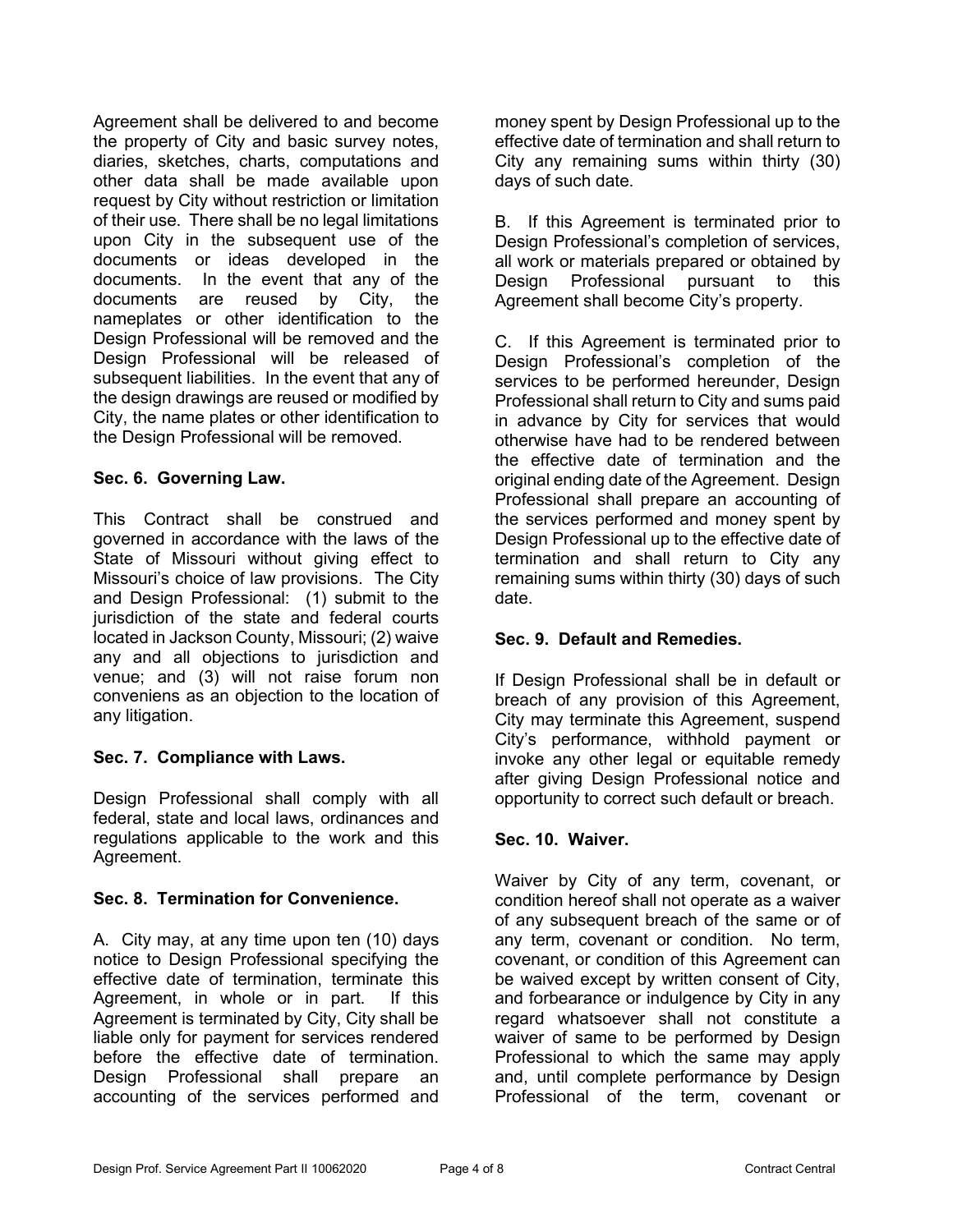condition, City shall be entitled to invoke any remedy available to it under this Agreement or by law despite any such forbearance or indulgence.

### **Sec. 11. Acceptance.**

No payment made under this Agreement shall be proof of satisfactory performance of the Agreement, either wholly or in part, and no payment shall be construed as acceptance of deficient or unsatisfactory work.

### **Sec. 12. Modification.**

Unless stated otherwise in this Agreement, no provision of this Agreement may be waived, modified or amended except in writing signed by City.

#### **Sec. 13. Headings; Construction of Agreement.**

The headings of each section of this Agreement are for reference only. Unless the context of this Agreement clearly requires otherwise, all terms and words used herein, regardless of the number and gender in which used, shall be construed to include any other number, singular or plural, or any other gender, masculine, feminine or neuter, the same as if such words had been fully and properly written in that number or gender.

### **Sec. 14. Severability of Provisions.**

Except as specifically provided in this Agreement, all of the provisions of this Agreement shall be severable. In the event that any provision of this Agreement is found by a court of competent jurisdiction to be unconstitutional or unlawful, the remaining provisions of this Agreement shall be valid unless the court finds that the valid provisions of this Agreement are so essentially and inseparably connected with and so dependent upon the invalid provisions(s) that it cannot be presumed that the parties to this Agreement could have included the valid provisions without the invalid provision(s); or unless the court finds that the valid provisions, standing alone, are incapable of being performed in accordance with the intentions of the parties.

#### **Sec. 15. Records.**

A. For purposes of this section:

1. "City" shall mean the City Auditor, the City's Internal Auditor, the City's Director of Human Relations, the City Manager, the City department administering this Contract and their delegates and agents.

2. "Record" shall mean any document, book, paper, photograph, map, sound recordings or other material, regardless of physical form or characteristics, made or received in connection with this Contract and all Contract amendments and renewals.

B. Design Professional shall maintain and retain all Record for a term of five (5) years that shall begin after the expiration or termination of this Contract and all Contract amendments. City shall have a right to examine or audit all Records and Design Professional shall provide access to City of all Records upon ten (10) days written notice from the City.

C. The books, documents and records of Design Professional in connection with this Agreement shall be made available to the City Auditor, the City's Internal Auditor, the City's Director of Human Relations and the City department administering this Agreement within ten (10) days after the written request is made.

### **Sec. 16. Affirmative Action.**

If this Contract exceeds \$300,000.00 and Design Professional employs fifty (50) or more people, Design Professional shall comply with City's Affirmative Action requirements in accordance with the provisions of Chapter 3 of City's Code, the rules and regulations relating to those sections, and any additions or amendments thereto; in executing any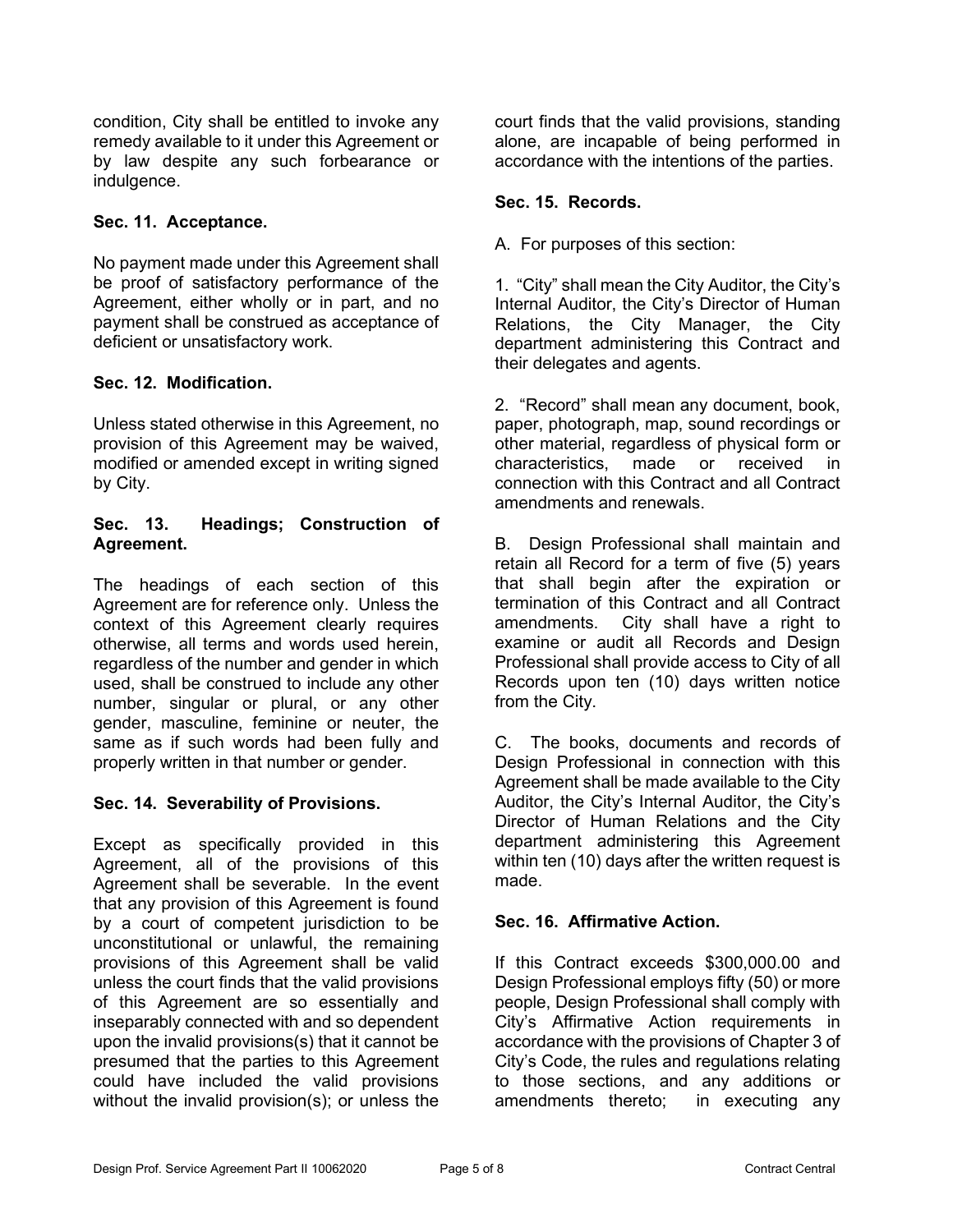Contract subject to said provisions, Design Professional warrants that it has an affirmative action program in place and will maintain the affirmation action program in place for the duration of the Contract. Design Professional shall not discriminate against any employee or applicant for employment because of race, color, sex, religion, national origin or ancestry, disability, sexual orientation, gender identity or age in a manner prohibited by Chapter 3 of City's Code. Design Professional shall:

1. Submit, in print or electronic format, a copy of Design Professional's current certificate of compliance to the City's Human Relations Department (HRD) prior to receiving the first payment under the Contract, unless a copy has already been submitted to HRD at any point within the previous two calendar years. If, and only if, Design Professional does not possess a current certification of compliance, Design Professional shall submit, in print or electronic format, a copy of its affirmative action program to HRD prior to receiving the first payment under the Contract, unless a copy has already been submitted to HRD at any point within the previous two calendar years.

2. Require any Subcontractor awarded a subcontract exceeding \$300,000.00 to affirm that Subcontractor has an affirmative action program in place and will maintain the affirmative action program in place for the duration of the subcontract.

3. Obtain from any Subcontractor awarded a subcontract exceeding \$300,000.00 a copy of the Subcontractor's current certificate of compliance and tender a copy of the same, in print or electronic format, to HRD within thirty (30) days from the date the subcontract is executed. If, and only if, Subcontractor does not possess a current certificate of compliance, Design Professional shall obtain a copy of the Subcontractor's affirmative action program and tender a copy of the same, in print or electronic format, to HRD within thirty (30) days from the date the subcontract is executed.

City has the right to take action as directed by City's Human Relations Department to enforce this provision. If Design Professional fails, refuses or neglects to comply with the provisions of Chapter 3 of City's Code, then such failure shall be deemed a total breach of this Contract and this Contract may be terminated, canceled or suspended, in whole or in part, and Design Professional may be declared ineligible for any further contracts funded by City for a period of one (1) year. This is a material term of this Contract.

### **Sec. 17. Tax Compliance.**

Design Professional shall provide proof of compliance with the City's tax ordinances administered by the City's commissioner of revenue as a precondition to the City making the first payment under this Agreement or any Agreement renewal when the total Agreement amount exceeds \$160,000.00. If Design Professional performs work on an Agreement that is for a term longer than one year, the Design Professional also shall submit to the city proof of compliance with the City's tax ordinances administered by the City's commissioner of revenue as a condition precedent to the city making final payment under the Agreement.

### **Sec. 18. Assignability and Subcontracting.**

(a) Assignability. Design Professional shall not assign or transfer any part or all of Design Professional's obligation or interest in this Contract without prior written approval of City. If Design Professional shall assign or transfer any of its obligations or interests under this Contract without the City's prior written approval, it shall constitute a material breach of this Contract. This provision shall not prohibit Design Professional from subcontracting as otherwise provided for herein.

(b) Subcontracting. Design Professional shall not subcontract any part or all of Design Professional's obligations or interests in this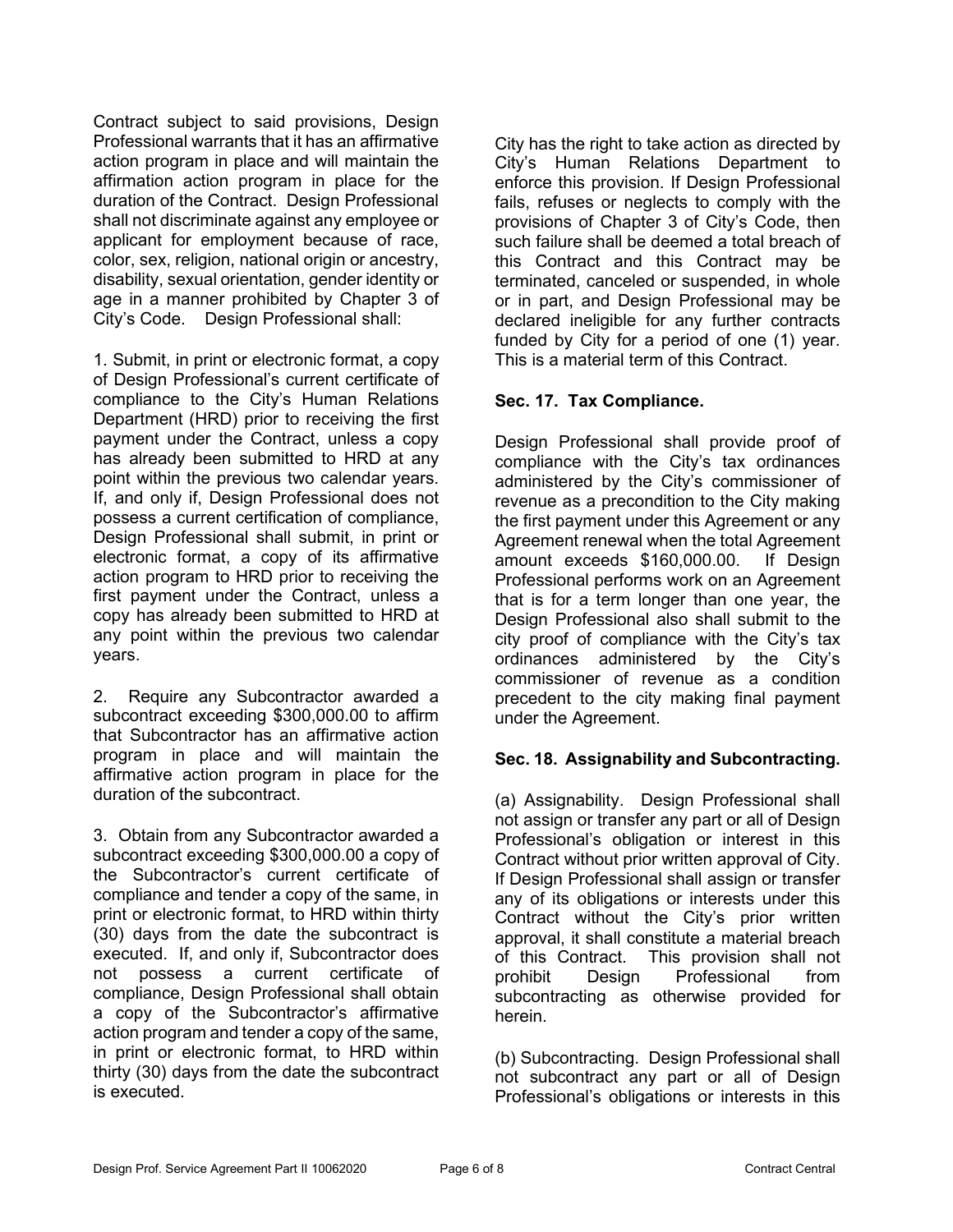Contract unless the subcontractor has been identified in a format required by City. If Design Professional shall subcontract any part of Design Professional's obligations or interests under this Contract without having identified the subcontractor, it shall constitute a material breach of this Contract. The utilization of subcontractors shall not relieve Design Professional of any of its responsibilities under the Contract, and Design Professional shall remain responsible to City for the negligent acts, errors, omissions or neglect of any subcontractor and of such subcontractor's officers, agents and employees. City shall have the right to reject, at any point during the term of this Contract, any subcontractor identified by Design Professional, and to require that any subcontractor cease working under this Contract**.** City's right shall be exercisable in its sole and subjective discretion. City shall not be obligated to pay or be liable for payment of any monies which may be due to any subcontractor. Design Professional shall include in any subcontract a requirement that the subcontractor comply with all requirements of this Contract in performing Design Professional's services hereunder.

## **Sec. 19. Conflicts of Interest.**

Design Professional certifies that no officer or employee of City has, or will have, a direct or indirect financial or personal interest in this Agreement, and that no officer or employee of City, or member of such officer's or employee's immediate family, either has negotiated, or has or will have an arrangement, concerning employment to perform services on behalf of Design Professional in this Agreement.

## **Sec. 20. Conflict of Interest - Certification.**

Design Professional certifies that Design Professional is not an expert witness for any party in litigation against the City at the time of the issuance of this Contract.

### **Sec. 21. Buy American Preference.**

It is the policy of the city that any manufactured goods or commodities used or supplied in the performance of any city Agreement or any subcontract hereto shall be manufactured or produced in the United States whenever possible.

### **Sec. 22. Independent Contractor.**

Design Professional is an independent contractor and is not City's agent. Design Professional has no authority to take any action or execute any documents on behalf of City.

### **Section 23. Employee Eligibility Verification.**

If this Contract exceeds five thousand dollars(\$5,000.00), Design Professional shall execute and submit an affidavit, in a form prescribed by City, affirming that Design Professional does not knowingly employ any person in connection with the contracted services who does not have the legal right or authorization under federal law to work in the United States as defined in 8 U.S. C. § 1324a(h)(3). Design Professional shall attach to the affidavit documentation sufficient to establish Design Professional's enrollment and participation in an electronic verification of work program operated by the United States Department of Homeland Security (E-Verify) or an equivalent federal work authorization program operated by the United States Department of Homeland Security to verify information of newly hired employees, under the Immigration Reform and Control Act of 1986. Design Professional may obtain additional information about E-Verify and enroll and a series of the series of the series of the series of the series of the series of the series of the [www.dhs.gov/xprevprot/program/gc\\_1185221](http://www.dhs.gov/xprevprot/program/gc_1185221678150.shtm) [678150.shtm](http://www.dhs.gov/xprevprot/program/gc_1185221678150.shtm) . For those Design Professionals enrolled in E-Verify, the first and last pages of the E-Verify Memorandum of Understanding that Design Professional will obtain upon successfully enrolling in the program shall<br>constitute sufficient documentation for constitute sufficient documentation for